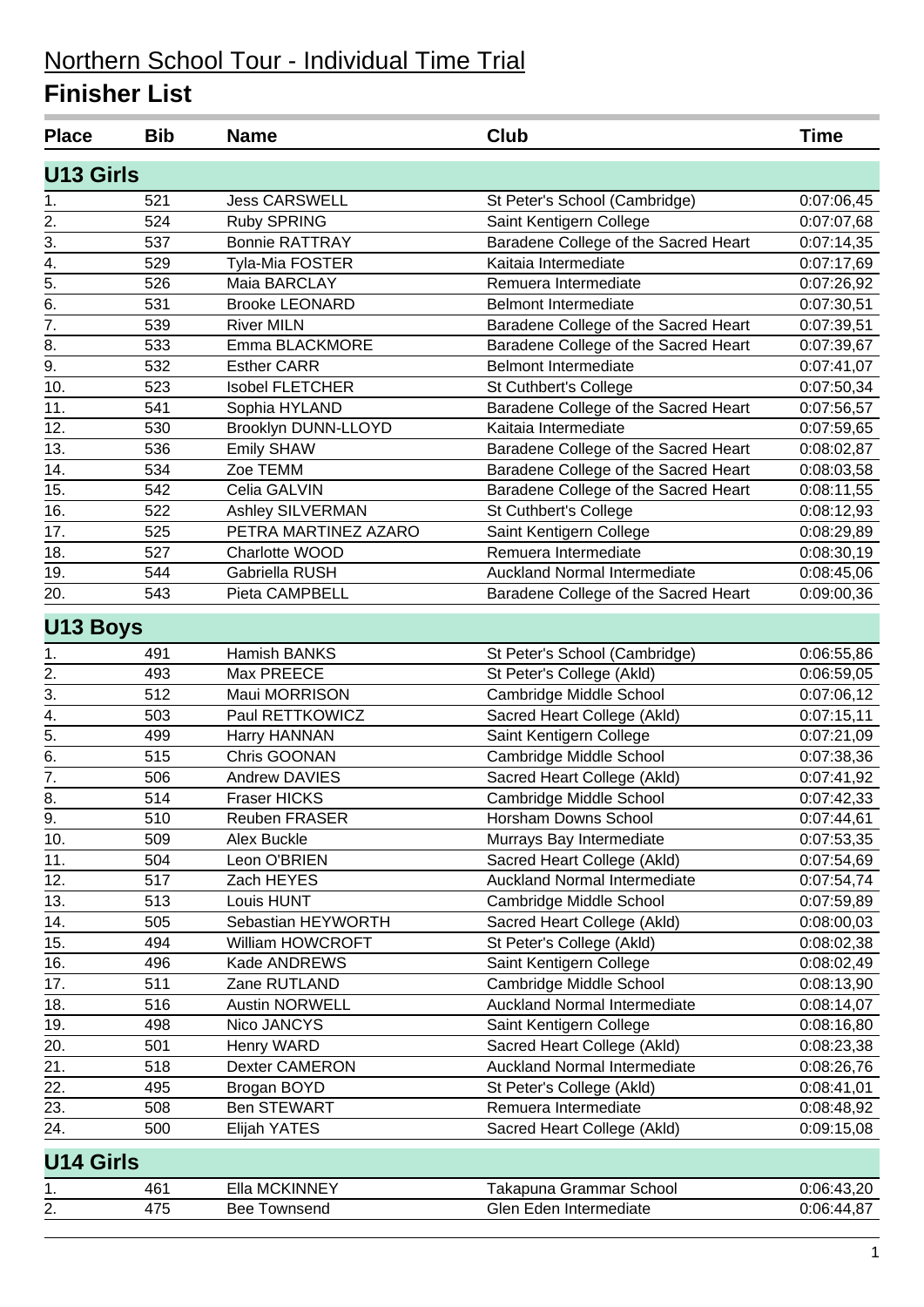| 464<br>3.<br><b>Ally GOTHARD</b><br>St Mary's College (Akld)<br>4.<br>467<br>Sophie SPENCER<br>Saint Kentigern College<br>5.<br>Saint Kentigern College<br>468<br>Sophie DE VRIES<br>6.<br>479<br>Sadie WALKER<br>Baradene College of the Sacred Heart<br>$\overline{7}$ .<br>472<br>Kaitaia Intermediate<br><b>Crystal WIKAIRA</b><br>8.<br>463<br><b>Charlotte CHAMBERLAIN</b><br>Takapuna Grammar School<br>9.<br>469<br>Finn BILSBOROUGH<br>Saint Kentigern College<br>10.<br>478<br>Cambridge Middle School<br>Keisha Anderson<br>11.<br>Baradene College of the Sacred Heart<br>481<br>Ella MORTON<br>12.<br>484<br>Alice HOPKINSON<br>Baradene College of the Sacred Heart<br>13.<br>476<br>Epsom Girls Grammar School<br>Georgie CHRISTIE<br>14.<br>Baradene College of the Sacred Heart<br>485<br>Niamh EVANS<br>15.<br>477<br>Epsom Girls Grammar School<br>Phoebe CARTER<br>16.<br>480<br>Baradene College of the Sacred Heart<br>Lydia STEVENS<br>17.<br>487<br>Gemma CARTER<br>Baradene College of the Sacred Heart<br>18.<br>462<br>Lizzie CHAPMAN<br>Takapuna Grammar School<br>19.<br>482<br>Baradene College of the Sacred Heart<br>Olive MCIVER<br>20.<br>486<br><b>Charlotte ELLIS</b><br>Baradene College of the Sacred Heart<br>21.<br>474<br>Aimee SARDELICH<br>Hautapu School (Cambridge)<br>22.<br>Baradene College of the Sacred Heart<br>483<br>Eleanor INWOOD<br>23.<br>466<br>Lucy ADAMSON<br>Saint Kentigern College<br>24.<br>Kate WATERS<br>470<br>Remuera Intermediate<br>25.<br>471<br>Emma CLIPSTONE<br>Murrays Bay Intermediate<br>U14 Boys<br><b>August ELWORTHY</b><br>422<br>Takapuna Grammar School<br>1.<br>2.<br>James OCHTMAN-CORFE<br>421<br>Takapuna Grammar School<br>$\overline{3}$ .<br>448<br>Cambridge High School<br>Matt DAVIS<br>$\overline{4}$ .<br>447<br><b>Blake BAILEY</b><br>Cambridge High School<br>$\overline{5}$ .<br>437<br>Sacred Heart College (Akld)<br>Joel DOUGLAS<br>6.<br>446<br>Jaxson RUSSELL<br>Cambridge Middle School<br>7.<br>445<br><b>Hunter Brodie-Lees</b><br>Cambridge Middle School<br>452<br>Auckland Normal Intermediate<br>8.<br><b>Edward PAWSON</b><br>9.<br>431<br>Nicholas PARKMAN<br>Saint Kentigern College<br>429<br>Isaac REAY<br>St Paul's Collegiate (Hamilton)<br>10.<br>11.<br>442<br>Rubin WHITELEY<br>Macleans College<br>12.<br><b>Belmont Intermediate</b><br>449<br>Lewis BOWER<br>13.<br>423<br>Lewis JOHNSTON<br>St Peter's School (Cambridge)<br>14.<br>451<br><b>Auckland Normal Intermediate</b><br>Sam RACKHAM<br>15.<br>432<br>Joseph KELLS<br>Saint Kentigern College<br>16.<br>Saint Kentigern College<br>434<br>Hunter DONLEY<br>17.<br><b>Auckland Grammar School</b><br>453<br><b>Thomas MURRAY</b><br>18.<br>443<br>Oli FISHER<br>King's College<br>19.<br>450<br>Jack TIPLADY<br><b>Belmont Intermediate</b><br>Hamilton Boys High School<br>20.<br>444<br><b>Oliver DUNCAN</b><br>21.<br>Thomas CLARK<br>Remuera Intermediate<br>439<br>22.<br>428<br>Samuel CARTER<br>St Peter's College (Akld)<br>23.<br>St Peter's College (Akld)<br>425<br>James MULLHOLLAND<br>24.<br>427<br>Joshua DE FRERE<br>St Peter's College (Akld) | <b>Place</b> | <b>Bib</b> | <b>Name</b> | Club | <b>Time</b> |
|-----------------------------------------------------------------------------------------------------------------------------------------------------------------------------------------------------------------------------------------------------------------------------------------------------------------------------------------------------------------------------------------------------------------------------------------------------------------------------------------------------------------------------------------------------------------------------------------------------------------------------------------------------------------------------------------------------------------------------------------------------------------------------------------------------------------------------------------------------------------------------------------------------------------------------------------------------------------------------------------------------------------------------------------------------------------------------------------------------------------------------------------------------------------------------------------------------------------------------------------------------------------------------------------------------------------------------------------------------------------------------------------------------------------------------------------------------------------------------------------------------------------------------------------------------------------------------------------------------------------------------------------------------------------------------------------------------------------------------------------------------------------------------------------------------------------------------------------------------------------------------------------------------------------------------------------------------------------------------------------------------------------------------------------------------------------------------------------------------------------------------------------------------------------------------------------------------------------------------------------------------------------------------------------------------------------------------------------------------------------------------------------------------------------------------------------------------------------------------------------------------------------------------------------------------------------------------------------------------------------------------------------------------------------------------------------------------------------------------------------------------------------------------------------------------------------------------------------------------------------------------------------------------------------------------------------------------------------------------------------------------------------------------------------------------------------------------------------------------------------------------------------------------|--------------|------------|-------------|------|-------------|
|                                                                                                                                                                                                                                                                                                                                                                                                                                                                                                                                                                                                                                                                                                                                                                                                                                                                                                                                                                                                                                                                                                                                                                                                                                                                                                                                                                                                                                                                                                                                                                                                                                                                                                                                                                                                                                                                                                                                                                                                                                                                                                                                                                                                                                                                                                                                                                                                                                                                                                                                                                                                                                                                                                                                                                                                                                                                                                                                                                                                                                                                                                                                                     |              |            |             |      | 0:06:48,71  |
|                                                                                                                                                                                                                                                                                                                                                                                                                                                                                                                                                                                                                                                                                                                                                                                                                                                                                                                                                                                                                                                                                                                                                                                                                                                                                                                                                                                                                                                                                                                                                                                                                                                                                                                                                                                                                                                                                                                                                                                                                                                                                                                                                                                                                                                                                                                                                                                                                                                                                                                                                                                                                                                                                                                                                                                                                                                                                                                                                                                                                                                                                                                                                     |              |            |             |      | 0:06:50,41  |
|                                                                                                                                                                                                                                                                                                                                                                                                                                                                                                                                                                                                                                                                                                                                                                                                                                                                                                                                                                                                                                                                                                                                                                                                                                                                                                                                                                                                                                                                                                                                                                                                                                                                                                                                                                                                                                                                                                                                                                                                                                                                                                                                                                                                                                                                                                                                                                                                                                                                                                                                                                                                                                                                                                                                                                                                                                                                                                                                                                                                                                                                                                                                                     |              |            |             |      | 0:06:51,12  |
|                                                                                                                                                                                                                                                                                                                                                                                                                                                                                                                                                                                                                                                                                                                                                                                                                                                                                                                                                                                                                                                                                                                                                                                                                                                                                                                                                                                                                                                                                                                                                                                                                                                                                                                                                                                                                                                                                                                                                                                                                                                                                                                                                                                                                                                                                                                                                                                                                                                                                                                                                                                                                                                                                                                                                                                                                                                                                                                                                                                                                                                                                                                                                     |              |            |             |      | 0:06:55,70  |
|                                                                                                                                                                                                                                                                                                                                                                                                                                                                                                                                                                                                                                                                                                                                                                                                                                                                                                                                                                                                                                                                                                                                                                                                                                                                                                                                                                                                                                                                                                                                                                                                                                                                                                                                                                                                                                                                                                                                                                                                                                                                                                                                                                                                                                                                                                                                                                                                                                                                                                                                                                                                                                                                                                                                                                                                                                                                                                                                                                                                                                                                                                                                                     |              |            |             |      | 0:07:04,40  |
|                                                                                                                                                                                                                                                                                                                                                                                                                                                                                                                                                                                                                                                                                                                                                                                                                                                                                                                                                                                                                                                                                                                                                                                                                                                                                                                                                                                                                                                                                                                                                                                                                                                                                                                                                                                                                                                                                                                                                                                                                                                                                                                                                                                                                                                                                                                                                                                                                                                                                                                                                                                                                                                                                                                                                                                                                                                                                                                                                                                                                                                                                                                                                     |              |            |             |      | 0:07:07,74  |
|                                                                                                                                                                                                                                                                                                                                                                                                                                                                                                                                                                                                                                                                                                                                                                                                                                                                                                                                                                                                                                                                                                                                                                                                                                                                                                                                                                                                                                                                                                                                                                                                                                                                                                                                                                                                                                                                                                                                                                                                                                                                                                                                                                                                                                                                                                                                                                                                                                                                                                                                                                                                                                                                                                                                                                                                                                                                                                                                                                                                                                                                                                                                                     |              |            |             |      | 0:07:09,28  |
|                                                                                                                                                                                                                                                                                                                                                                                                                                                                                                                                                                                                                                                                                                                                                                                                                                                                                                                                                                                                                                                                                                                                                                                                                                                                                                                                                                                                                                                                                                                                                                                                                                                                                                                                                                                                                                                                                                                                                                                                                                                                                                                                                                                                                                                                                                                                                                                                                                                                                                                                                                                                                                                                                                                                                                                                                                                                                                                                                                                                                                                                                                                                                     |              |            |             |      | 0:07:12,58  |
|                                                                                                                                                                                                                                                                                                                                                                                                                                                                                                                                                                                                                                                                                                                                                                                                                                                                                                                                                                                                                                                                                                                                                                                                                                                                                                                                                                                                                                                                                                                                                                                                                                                                                                                                                                                                                                                                                                                                                                                                                                                                                                                                                                                                                                                                                                                                                                                                                                                                                                                                                                                                                                                                                                                                                                                                                                                                                                                                                                                                                                                                                                                                                     |              |            |             |      | 0:07:12,67  |
|                                                                                                                                                                                                                                                                                                                                                                                                                                                                                                                                                                                                                                                                                                                                                                                                                                                                                                                                                                                                                                                                                                                                                                                                                                                                                                                                                                                                                                                                                                                                                                                                                                                                                                                                                                                                                                                                                                                                                                                                                                                                                                                                                                                                                                                                                                                                                                                                                                                                                                                                                                                                                                                                                                                                                                                                                                                                                                                                                                                                                                                                                                                                                     |              |            |             |      | 0:07:12,80  |
|                                                                                                                                                                                                                                                                                                                                                                                                                                                                                                                                                                                                                                                                                                                                                                                                                                                                                                                                                                                                                                                                                                                                                                                                                                                                                                                                                                                                                                                                                                                                                                                                                                                                                                                                                                                                                                                                                                                                                                                                                                                                                                                                                                                                                                                                                                                                                                                                                                                                                                                                                                                                                                                                                                                                                                                                                                                                                                                                                                                                                                                                                                                                                     |              |            |             |      | 0:07:15,09  |
|                                                                                                                                                                                                                                                                                                                                                                                                                                                                                                                                                                                                                                                                                                                                                                                                                                                                                                                                                                                                                                                                                                                                                                                                                                                                                                                                                                                                                                                                                                                                                                                                                                                                                                                                                                                                                                                                                                                                                                                                                                                                                                                                                                                                                                                                                                                                                                                                                                                                                                                                                                                                                                                                                                                                                                                                                                                                                                                                                                                                                                                                                                                                                     |              |            |             |      | 0:07:18,51  |
|                                                                                                                                                                                                                                                                                                                                                                                                                                                                                                                                                                                                                                                                                                                                                                                                                                                                                                                                                                                                                                                                                                                                                                                                                                                                                                                                                                                                                                                                                                                                                                                                                                                                                                                                                                                                                                                                                                                                                                                                                                                                                                                                                                                                                                                                                                                                                                                                                                                                                                                                                                                                                                                                                                                                                                                                                                                                                                                                                                                                                                                                                                                                                     |              |            |             |      | 0:07:21,19  |
|                                                                                                                                                                                                                                                                                                                                                                                                                                                                                                                                                                                                                                                                                                                                                                                                                                                                                                                                                                                                                                                                                                                                                                                                                                                                                                                                                                                                                                                                                                                                                                                                                                                                                                                                                                                                                                                                                                                                                                                                                                                                                                                                                                                                                                                                                                                                                                                                                                                                                                                                                                                                                                                                                                                                                                                                                                                                                                                                                                                                                                                                                                                                                     |              |            |             |      | 0:07:21,86  |
|                                                                                                                                                                                                                                                                                                                                                                                                                                                                                                                                                                                                                                                                                                                                                                                                                                                                                                                                                                                                                                                                                                                                                                                                                                                                                                                                                                                                                                                                                                                                                                                                                                                                                                                                                                                                                                                                                                                                                                                                                                                                                                                                                                                                                                                                                                                                                                                                                                                                                                                                                                                                                                                                                                                                                                                                                                                                                                                                                                                                                                                                                                                                                     |              |            |             |      | 0:07:23,50  |
|                                                                                                                                                                                                                                                                                                                                                                                                                                                                                                                                                                                                                                                                                                                                                                                                                                                                                                                                                                                                                                                                                                                                                                                                                                                                                                                                                                                                                                                                                                                                                                                                                                                                                                                                                                                                                                                                                                                                                                                                                                                                                                                                                                                                                                                                                                                                                                                                                                                                                                                                                                                                                                                                                                                                                                                                                                                                                                                                                                                                                                                                                                                                                     |              |            |             |      | 0:07:39,76  |
|                                                                                                                                                                                                                                                                                                                                                                                                                                                                                                                                                                                                                                                                                                                                                                                                                                                                                                                                                                                                                                                                                                                                                                                                                                                                                                                                                                                                                                                                                                                                                                                                                                                                                                                                                                                                                                                                                                                                                                                                                                                                                                                                                                                                                                                                                                                                                                                                                                                                                                                                                                                                                                                                                                                                                                                                                                                                                                                                                                                                                                                                                                                                                     |              |            |             |      | 0:07:40,73  |
|                                                                                                                                                                                                                                                                                                                                                                                                                                                                                                                                                                                                                                                                                                                                                                                                                                                                                                                                                                                                                                                                                                                                                                                                                                                                                                                                                                                                                                                                                                                                                                                                                                                                                                                                                                                                                                                                                                                                                                                                                                                                                                                                                                                                                                                                                                                                                                                                                                                                                                                                                                                                                                                                                                                                                                                                                                                                                                                                                                                                                                                                                                                                                     |              |            |             |      | 0:07:57,19  |
|                                                                                                                                                                                                                                                                                                                                                                                                                                                                                                                                                                                                                                                                                                                                                                                                                                                                                                                                                                                                                                                                                                                                                                                                                                                                                                                                                                                                                                                                                                                                                                                                                                                                                                                                                                                                                                                                                                                                                                                                                                                                                                                                                                                                                                                                                                                                                                                                                                                                                                                                                                                                                                                                                                                                                                                                                                                                                                                                                                                                                                                                                                                                                     |              |            |             |      | 0:07:58,51  |
|                                                                                                                                                                                                                                                                                                                                                                                                                                                                                                                                                                                                                                                                                                                                                                                                                                                                                                                                                                                                                                                                                                                                                                                                                                                                                                                                                                                                                                                                                                                                                                                                                                                                                                                                                                                                                                                                                                                                                                                                                                                                                                                                                                                                                                                                                                                                                                                                                                                                                                                                                                                                                                                                                                                                                                                                                                                                                                                                                                                                                                                                                                                                                     |              |            |             |      | 0:08:00,29  |
|                                                                                                                                                                                                                                                                                                                                                                                                                                                                                                                                                                                                                                                                                                                                                                                                                                                                                                                                                                                                                                                                                                                                                                                                                                                                                                                                                                                                                                                                                                                                                                                                                                                                                                                                                                                                                                                                                                                                                                                                                                                                                                                                                                                                                                                                                                                                                                                                                                                                                                                                                                                                                                                                                                                                                                                                                                                                                                                                                                                                                                                                                                                                                     |              |            |             |      | 0:08:04,44  |
|                                                                                                                                                                                                                                                                                                                                                                                                                                                                                                                                                                                                                                                                                                                                                                                                                                                                                                                                                                                                                                                                                                                                                                                                                                                                                                                                                                                                                                                                                                                                                                                                                                                                                                                                                                                                                                                                                                                                                                                                                                                                                                                                                                                                                                                                                                                                                                                                                                                                                                                                                                                                                                                                                                                                                                                                                                                                                                                                                                                                                                                                                                                                                     |              |            |             |      | 0:08:10,06  |
|                                                                                                                                                                                                                                                                                                                                                                                                                                                                                                                                                                                                                                                                                                                                                                                                                                                                                                                                                                                                                                                                                                                                                                                                                                                                                                                                                                                                                                                                                                                                                                                                                                                                                                                                                                                                                                                                                                                                                                                                                                                                                                                                                                                                                                                                                                                                                                                                                                                                                                                                                                                                                                                                                                                                                                                                                                                                                                                                                                                                                                                                                                                                                     |              |            |             |      | 0:08:24,19  |
|                                                                                                                                                                                                                                                                                                                                                                                                                                                                                                                                                                                                                                                                                                                                                                                                                                                                                                                                                                                                                                                                                                                                                                                                                                                                                                                                                                                                                                                                                                                                                                                                                                                                                                                                                                                                                                                                                                                                                                                                                                                                                                                                                                                                                                                                                                                                                                                                                                                                                                                                                                                                                                                                                                                                                                                                                                                                                                                                                                                                                                                                                                                                                     |              |            |             |      |             |
|                                                                                                                                                                                                                                                                                                                                                                                                                                                                                                                                                                                                                                                                                                                                                                                                                                                                                                                                                                                                                                                                                                                                                                                                                                                                                                                                                                                                                                                                                                                                                                                                                                                                                                                                                                                                                                                                                                                                                                                                                                                                                                                                                                                                                                                                                                                                                                                                                                                                                                                                                                                                                                                                                                                                                                                                                                                                                                                                                                                                                                                                                                                                                     |              |            |             |      | 0:06:03,93  |
|                                                                                                                                                                                                                                                                                                                                                                                                                                                                                                                                                                                                                                                                                                                                                                                                                                                                                                                                                                                                                                                                                                                                                                                                                                                                                                                                                                                                                                                                                                                                                                                                                                                                                                                                                                                                                                                                                                                                                                                                                                                                                                                                                                                                                                                                                                                                                                                                                                                                                                                                                                                                                                                                                                                                                                                                                                                                                                                                                                                                                                                                                                                                                     |              |            |             |      | 0:06:24,85  |
|                                                                                                                                                                                                                                                                                                                                                                                                                                                                                                                                                                                                                                                                                                                                                                                                                                                                                                                                                                                                                                                                                                                                                                                                                                                                                                                                                                                                                                                                                                                                                                                                                                                                                                                                                                                                                                                                                                                                                                                                                                                                                                                                                                                                                                                                                                                                                                                                                                                                                                                                                                                                                                                                                                                                                                                                                                                                                                                                                                                                                                                                                                                                                     |              |            |             |      | 0:06:27,00  |
|                                                                                                                                                                                                                                                                                                                                                                                                                                                                                                                                                                                                                                                                                                                                                                                                                                                                                                                                                                                                                                                                                                                                                                                                                                                                                                                                                                                                                                                                                                                                                                                                                                                                                                                                                                                                                                                                                                                                                                                                                                                                                                                                                                                                                                                                                                                                                                                                                                                                                                                                                                                                                                                                                                                                                                                                                                                                                                                                                                                                                                                                                                                                                     |              |            |             |      | 0:06:27,23  |
|                                                                                                                                                                                                                                                                                                                                                                                                                                                                                                                                                                                                                                                                                                                                                                                                                                                                                                                                                                                                                                                                                                                                                                                                                                                                                                                                                                                                                                                                                                                                                                                                                                                                                                                                                                                                                                                                                                                                                                                                                                                                                                                                                                                                                                                                                                                                                                                                                                                                                                                                                                                                                                                                                                                                                                                                                                                                                                                                                                                                                                                                                                                                                     |              |            |             |      | 0:06:35,17  |
|                                                                                                                                                                                                                                                                                                                                                                                                                                                                                                                                                                                                                                                                                                                                                                                                                                                                                                                                                                                                                                                                                                                                                                                                                                                                                                                                                                                                                                                                                                                                                                                                                                                                                                                                                                                                                                                                                                                                                                                                                                                                                                                                                                                                                                                                                                                                                                                                                                                                                                                                                                                                                                                                                                                                                                                                                                                                                                                                                                                                                                                                                                                                                     |              |            |             |      | 0:06:38,10  |
|                                                                                                                                                                                                                                                                                                                                                                                                                                                                                                                                                                                                                                                                                                                                                                                                                                                                                                                                                                                                                                                                                                                                                                                                                                                                                                                                                                                                                                                                                                                                                                                                                                                                                                                                                                                                                                                                                                                                                                                                                                                                                                                                                                                                                                                                                                                                                                                                                                                                                                                                                                                                                                                                                                                                                                                                                                                                                                                                                                                                                                                                                                                                                     |              |            |             |      | 0:06:41,42  |
|                                                                                                                                                                                                                                                                                                                                                                                                                                                                                                                                                                                                                                                                                                                                                                                                                                                                                                                                                                                                                                                                                                                                                                                                                                                                                                                                                                                                                                                                                                                                                                                                                                                                                                                                                                                                                                                                                                                                                                                                                                                                                                                                                                                                                                                                                                                                                                                                                                                                                                                                                                                                                                                                                                                                                                                                                                                                                                                                                                                                                                                                                                                                                     |              |            |             |      | 0:06:46,62  |
|                                                                                                                                                                                                                                                                                                                                                                                                                                                                                                                                                                                                                                                                                                                                                                                                                                                                                                                                                                                                                                                                                                                                                                                                                                                                                                                                                                                                                                                                                                                                                                                                                                                                                                                                                                                                                                                                                                                                                                                                                                                                                                                                                                                                                                                                                                                                                                                                                                                                                                                                                                                                                                                                                                                                                                                                                                                                                                                                                                                                                                                                                                                                                     |              |            |             |      | 0:06:51,74  |
|                                                                                                                                                                                                                                                                                                                                                                                                                                                                                                                                                                                                                                                                                                                                                                                                                                                                                                                                                                                                                                                                                                                                                                                                                                                                                                                                                                                                                                                                                                                                                                                                                                                                                                                                                                                                                                                                                                                                                                                                                                                                                                                                                                                                                                                                                                                                                                                                                                                                                                                                                                                                                                                                                                                                                                                                                                                                                                                                                                                                                                                                                                                                                     |              |            |             |      | 0:06:55,14  |
|                                                                                                                                                                                                                                                                                                                                                                                                                                                                                                                                                                                                                                                                                                                                                                                                                                                                                                                                                                                                                                                                                                                                                                                                                                                                                                                                                                                                                                                                                                                                                                                                                                                                                                                                                                                                                                                                                                                                                                                                                                                                                                                                                                                                                                                                                                                                                                                                                                                                                                                                                                                                                                                                                                                                                                                                                                                                                                                                                                                                                                                                                                                                                     |              |            |             |      | 0:06:56,41  |
|                                                                                                                                                                                                                                                                                                                                                                                                                                                                                                                                                                                                                                                                                                                                                                                                                                                                                                                                                                                                                                                                                                                                                                                                                                                                                                                                                                                                                                                                                                                                                                                                                                                                                                                                                                                                                                                                                                                                                                                                                                                                                                                                                                                                                                                                                                                                                                                                                                                                                                                                                                                                                                                                                                                                                                                                                                                                                                                                                                                                                                                                                                                                                     |              |            |             |      | 0:06:57,28  |
|                                                                                                                                                                                                                                                                                                                                                                                                                                                                                                                                                                                                                                                                                                                                                                                                                                                                                                                                                                                                                                                                                                                                                                                                                                                                                                                                                                                                                                                                                                                                                                                                                                                                                                                                                                                                                                                                                                                                                                                                                                                                                                                                                                                                                                                                                                                                                                                                                                                                                                                                                                                                                                                                                                                                                                                                                                                                                                                                                                                                                                                                                                                                                     |              |            |             |      | 0:06:58,49  |
|                                                                                                                                                                                                                                                                                                                                                                                                                                                                                                                                                                                                                                                                                                                                                                                                                                                                                                                                                                                                                                                                                                                                                                                                                                                                                                                                                                                                                                                                                                                                                                                                                                                                                                                                                                                                                                                                                                                                                                                                                                                                                                                                                                                                                                                                                                                                                                                                                                                                                                                                                                                                                                                                                                                                                                                                                                                                                                                                                                                                                                                                                                                                                     |              |            |             |      | 0:07:05,81  |
|                                                                                                                                                                                                                                                                                                                                                                                                                                                                                                                                                                                                                                                                                                                                                                                                                                                                                                                                                                                                                                                                                                                                                                                                                                                                                                                                                                                                                                                                                                                                                                                                                                                                                                                                                                                                                                                                                                                                                                                                                                                                                                                                                                                                                                                                                                                                                                                                                                                                                                                                                                                                                                                                                                                                                                                                                                                                                                                                                                                                                                                                                                                                                     |              |            |             |      | 0:07:10,57  |
|                                                                                                                                                                                                                                                                                                                                                                                                                                                                                                                                                                                                                                                                                                                                                                                                                                                                                                                                                                                                                                                                                                                                                                                                                                                                                                                                                                                                                                                                                                                                                                                                                                                                                                                                                                                                                                                                                                                                                                                                                                                                                                                                                                                                                                                                                                                                                                                                                                                                                                                                                                                                                                                                                                                                                                                                                                                                                                                                                                                                                                                                                                                                                     |              |            |             |      | 0:07:12,07  |
|                                                                                                                                                                                                                                                                                                                                                                                                                                                                                                                                                                                                                                                                                                                                                                                                                                                                                                                                                                                                                                                                                                                                                                                                                                                                                                                                                                                                                                                                                                                                                                                                                                                                                                                                                                                                                                                                                                                                                                                                                                                                                                                                                                                                                                                                                                                                                                                                                                                                                                                                                                                                                                                                                                                                                                                                                                                                                                                                                                                                                                                                                                                                                     |              |            |             |      | 0:07:12,45  |
|                                                                                                                                                                                                                                                                                                                                                                                                                                                                                                                                                                                                                                                                                                                                                                                                                                                                                                                                                                                                                                                                                                                                                                                                                                                                                                                                                                                                                                                                                                                                                                                                                                                                                                                                                                                                                                                                                                                                                                                                                                                                                                                                                                                                                                                                                                                                                                                                                                                                                                                                                                                                                                                                                                                                                                                                                                                                                                                                                                                                                                                                                                                                                     |              |            |             |      | 0:07:19,08  |
|                                                                                                                                                                                                                                                                                                                                                                                                                                                                                                                                                                                                                                                                                                                                                                                                                                                                                                                                                                                                                                                                                                                                                                                                                                                                                                                                                                                                                                                                                                                                                                                                                                                                                                                                                                                                                                                                                                                                                                                                                                                                                                                                                                                                                                                                                                                                                                                                                                                                                                                                                                                                                                                                                                                                                                                                                                                                                                                                                                                                                                                                                                                                                     |              |            |             |      | 0:07:26,32  |
|                                                                                                                                                                                                                                                                                                                                                                                                                                                                                                                                                                                                                                                                                                                                                                                                                                                                                                                                                                                                                                                                                                                                                                                                                                                                                                                                                                                                                                                                                                                                                                                                                                                                                                                                                                                                                                                                                                                                                                                                                                                                                                                                                                                                                                                                                                                                                                                                                                                                                                                                                                                                                                                                                                                                                                                                                                                                                                                                                                                                                                                                                                                                                     |              |            |             |      | 0:07:28,89  |
|                                                                                                                                                                                                                                                                                                                                                                                                                                                                                                                                                                                                                                                                                                                                                                                                                                                                                                                                                                                                                                                                                                                                                                                                                                                                                                                                                                                                                                                                                                                                                                                                                                                                                                                                                                                                                                                                                                                                                                                                                                                                                                                                                                                                                                                                                                                                                                                                                                                                                                                                                                                                                                                                                                                                                                                                                                                                                                                                                                                                                                                                                                                                                     |              |            |             |      | 0:07:29,17  |
|                                                                                                                                                                                                                                                                                                                                                                                                                                                                                                                                                                                                                                                                                                                                                                                                                                                                                                                                                                                                                                                                                                                                                                                                                                                                                                                                                                                                                                                                                                                                                                                                                                                                                                                                                                                                                                                                                                                                                                                                                                                                                                                                                                                                                                                                                                                                                                                                                                                                                                                                                                                                                                                                                                                                                                                                                                                                                                                                                                                                                                                                                                                                                     |              |            |             |      | 0:07:29,73  |
|                                                                                                                                                                                                                                                                                                                                                                                                                                                                                                                                                                                                                                                                                                                                                                                                                                                                                                                                                                                                                                                                                                                                                                                                                                                                                                                                                                                                                                                                                                                                                                                                                                                                                                                                                                                                                                                                                                                                                                                                                                                                                                                                                                                                                                                                                                                                                                                                                                                                                                                                                                                                                                                                                                                                                                                                                                                                                                                                                                                                                                                                                                                                                     |              |            |             |      | 0:07:37,19  |
|                                                                                                                                                                                                                                                                                                                                                                                                                                                                                                                                                                                                                                                                                                                                                                                                                                                                                                                                                                                                                                                                                                                                                                                                                                                                                                                                                                                                                                                                                                                                                                                                                                                                                                                                                                                                                                                                                                                                                                                                                                                                                                                                                                                                                                                                                                                                                                                                                                                                                                                                                                                                                                                                                                                                                                                                                                                                                                                                                                                                                                                                                                                                                     |              |            |             |      | 0:07:38,82  |
| 25.<br>424<br>Karlos NICKEL<br>St Peter's College (Akld)                                                                                                                                                                                                                                                                                                                                                                                                                                                                                                                                                                                                                                                                                                                                                                                                                                                                                                                                                                                                                                                                                                                                                                                                                                                                                                                                                                                                                                                                                                                                                                                                                                                                                                                                                                                                                                                                                                                                                                                                                                                                                                                                                                                                                                                                                                                                                                                                                                                                                                                                                                                                                                                                                                                                                                                                                                                                                                                                                                                                                                                                                            |              |            |             |      | 0:07:39,38  |
| 26.<br>Sacred Heart College (Akld)<br>438<br>Redmond CONNOLLY                                                                                                                                                                                                                                                                                                                                                                                                                                                                                                                                                                                                                                                                                                                                                                                                                                                                                                                                                                                                                                                                                                                                                                                                                                                                                                                                                                                                                                                                                                                                                                                                                                                                                                                                                                                                                                                                                                                                                                                                                                                                                                                                                                                                                                                                                                                                                                                                                                                                                                                                                                                                                                                                                                                                                                                                                                                                                                                                                                                                                                                                                       |              |            |             |      | 0:07:43,05  |
| 27.<br>Sacred Heart College (Akld)<br>435<br>Joshua ROGERS                                                                                                                                                                                                                                                                                                                                                                                                                                                                                                                                                                                                                                                                                                                                                                                                                                                                                                                                                                                                                                                                                                                                                                                                                                                                                                                                                                                                                                                                                                                                                                                                                                                                                                                                                                                                                                                                                                                                                                                                                                                                                                                                                                                                                                                                                                                                                                                                                                                                                                                                                                                                                                                                                                                                                                                                                                                                                                                                                                                                                                                                                          |              |            |             |      | 0:07:52,21  |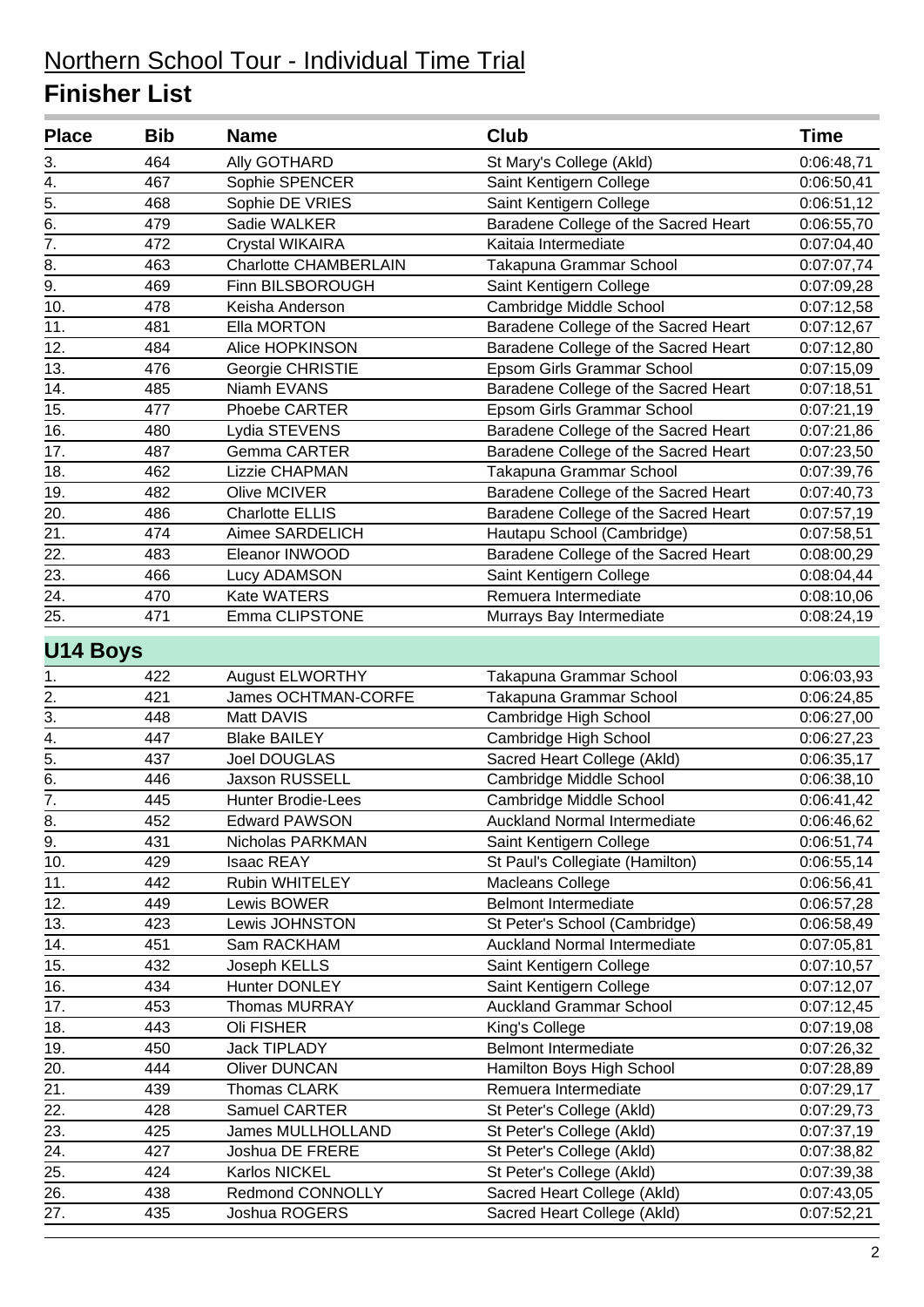| <b>Place</b>     | <b>Bib</b> | <b>Name</b>              | Club                                 | <b>Time</b> |
|------------------|------------|--------------------------|--------------------------------------|-------------|
| 28.              | 426        | Michael MAGNESS          | St Peter's College (Akld)            | 0:07:54,99  |
| 29.              | 430        | Joshua SUNKEL            | Selwyn College                       | 0:07:58,48  |
| 30.              | 436        | Nicolaus O'BRIEN         | Sacred Heart College (Akld)          | 0:08:00,42  |
| 31.              | 440        | Luke TOLMIE              | Murrays Bay Intermediate             | 0:08:00,91  |
| 32.              | 441        | Jacob LEAN               | Murrays Bay Intermediate             | 0:08:04,41  |
| 33.              | 454        | <b>William DALZIEL</b>   | <b>ACG Parnell College</b>           | 0:08:35,66  |
| <b>U15 Girls</b> |            |                          |                                      |             |
| 1.               | 401        | Prue FOWLER              | Diocesan School for Girls            | 0:06:02,67  |
| 2.               | 392        | Emma HANNAN              | Saint Kentigern College              | 0:06:11,91  |
| $\overline{3}$ . | 389        | Sacha MCLEOD             | Saint Kentigern College              | 0:06:20,26  |
| $\overline{4}$ . | 387        | Lucy BUCKERIDGE          | Takapuna Grammar School              | 0:06:23,01  |
| $\overline{5}$ . | 393        | <b>Charlotte SPURWAY</b> | Rangi Ruru Girls' School             | 0:06:29,74  |
| $\overline{6}$ . | 394        | Queenie MCELWEE          | Epsom Girls Grammar School           | 0:06:35,64  |
| $\overline{7}$ . | 403        | Aimee BLACKMORE          | Baradene College of the Sacred Heart | 0:06:37,31  |
| 8.               | 396        | <b>Lily BRINSDON</b>     | Epsom Girls Grammar School           | 0:06:43,62  |
| $\overline{9}$ . | 400        | Georgia HAIR             | Diocesan School for Girls            | 0:06:44,29  |
| 10.              | 395        | <b>Scarlett BUISSINK</b> | Epsom Girls Grammar School           | 0:06:44,66  |
| 11.              | 410        | Alexandra GALVIN         | Baradene College of the Sacred Heart | 0:06:48,50  |
| 12.              | 385        | Erin CUTTS               | Takapuna Grammar School              | 0:06:51,67  |
| 13.              | 382        | Sarah MCCLUNE            | Takapuna Grammar School              | 0:06:54,56  |
| 14.              | 412        | Jorja CLOUTH             | Baradene College of the Sacred Heart | 0:06:56,21  |
| 15.              | 407        | <b>Christie MCCAHILL</b> | Baradene College of the Sacred Heart | 0:07:01,32  |
| 16.              | 404        | Annabel PREECE           | Baradene College of the Sacred Heart | 0:07:05,32  |
| 17.              | 402        | <b>Summer WILLIAMS</b>   | Cambridge High School                | 0:07:05,85  |
| 18.              | 384        | Elizabeth DOOLEY         | Takapuna Grammar School              | 0:07:06,33  |
| 19.              | 413        | <b>Holly BLISS</b>       | Avondale College                     | 0:07:07,51  |
| 20.              | 409        | Georgia HOLLAND          | Baradene College of the Sacred Heart | 0:07:12,43  |
| 21.              | 381        | Olivia Gordon            | Waikato Diocesan School For Girls    | 0:07:18,41  |
| 22.              | 391        | Zara JANCYS              | Saint Kentigern College              | 0:07:19,03  |
| 23.              | 405        | Elyse OLD                | Baradene College of the Sacred Heart | 0:07:22,41  |
| 24.              | 397        | Emma BLACKWOOD           | Diocesan School for Girls            | 0:07:29,33  |
| 25.              | 383        | Charlotte LOCHHEAD       | Takapuna Grammar School              | 0:07:36,11  |
| 26.              | 411        | Mackenzie COURTNEY       | Baradene College of the Sacred Heart | 0:07:48,03  |
| 27.              | 398        | <b>Brooke VINCENT</b>    | Diocesan School for Girls            | 0:07:49,01  |
| 28.              | 414        | Alice HAY                | <b>ACG Parnell College</b>           | 0:07:50,91  |
| 29.              | 416        | Piper CHAPMAN            | <b>ACG Parnell College</b>           | 0:07:52,55  |
| 30.              | 408        | Elise LOVE               | Baradene College of the Sacred Heart | 0:07:57,02  |
| 31.              | 386        | Te Rohu CROW             | Takapuna Grammar School              | 0:07:57,16  |
| 32.              | 415        | Rose DRYDEN              | <b>ACG Parnell College</b>           | 0:07:58,43  |
| 33.              | 417        | Allegra BRUCE            | St Cuthbert's College                | 0:08:05,96  |
| 34.              | 388        | Rawinia WIKAIRA          | St Cuthbert's College                | 0:08:07,07  |
| 35.              | 399        | Rinka HO                 | Diocesan School for Girls            | 0:08:17,56  |
| 36.              | 390        | Nika Martinez            | Saint Kentigern College              | 0:08:22,39  |
| U15 Boys         |            |                          |                                      |             |
| 1.               | 342        | <b>Jack CARSWELL</b>     | St Peter's School (Cambridge)        | 0:05:41,86  |
| 2.               | 353        | <b>Ben CONNELL</b>       | Saint Kentigern College              | 0:05:55,39  |
| $\overline{3}$ . | 334        | Marcus BYCROFT           | Westlake Boys High School            | 0:05:55,41  |
|                  | 379        | Dan BARCLAY              | <b>Auckland Grammar School</b>       | 0:05:56,22  |
| $\frac{4}{5}$    | 375        | Jacob RACKHAM            | <b>Auckland Grammar School</b>       | 0:05:59,66  |
| 6.               | 336        | Robert WILSON            | Takapuna Grammar School              | 0:06:18,88  |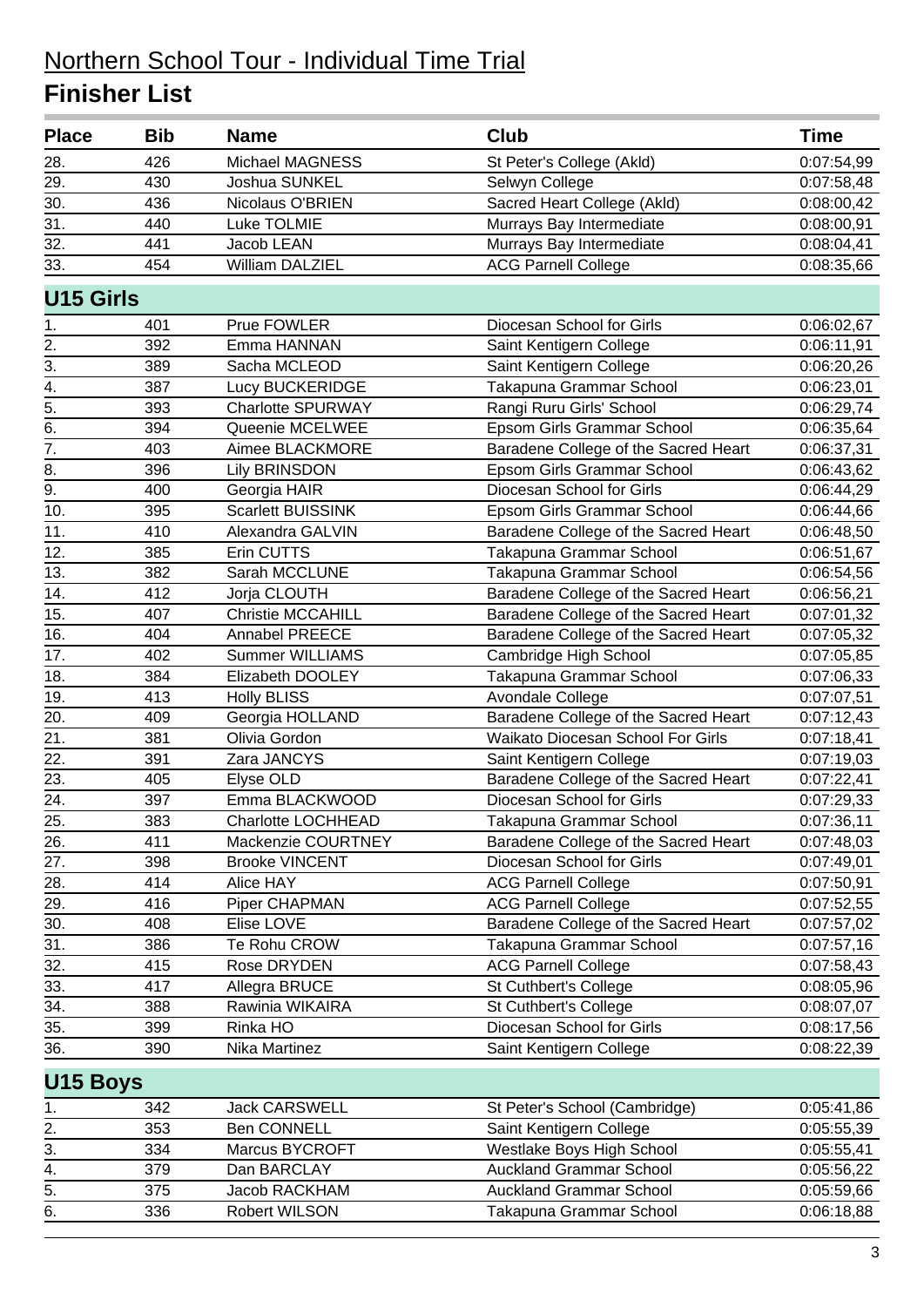| <b>Place</b>      | <b>Bib</b> | <b>Name</b>               | <b>Club</b>                          | <b>Time</b> |
|-------------------|------------|---------------------------|--------------------------------------|-------------|
| 7.                | 349        | Jacob SPRING              | Saint Kentigern College              | 0:06:22,96  |
| 8.                | 340        | Adam LITTLE               | Takapuna Grammar School              | 0:06:23,57  |
| 9.                | 376        | <b>Thomas MULLINS</b>     | <b>Auckland Grammar School</b>       | 0:06:24,21  |
| 10.               | 351        | William MATTISON          | Saint Kentigern College              | 0:06:24,87  |
| 11.               | 374        | Tom WATERS                | <b>Auckland Grammar School</b>       | 0:06:26,41  |
| 12.               | 332        | Cole SCANLEN              | Westlake Boys High School            | 0:06:32,33  |
| 13.               | 333        | <b>Austin PATTERSON</b>   | Westlake Boys High School            | 0:06:33,11  |
| 14.               | 367        | Nate GILBERTSON           | King's College                       | 0:06:38,55  |
| 15.               | 363        | Kalani HOKIANGA           | <b>Macleans College</b>              | 0:06:39,25  |
| 16.               | 370        | Samuel FRASER             | Hamilton Boys High School            | 0:06:39,54  |
| 17.               | 378        | Marcus FINDLOW            | <b>Auckland Grammar School</b>       | 0:06:40,66  |
| 18.               | 362        | <b>Matthew Moore</b>      | Macleans College                     | 0:06:40,83  |
| 19.               | 361        | <b>Bailey MORAN</b>       | Macleans College                     | 0:06:42,00  |
| 20.               | 344        | Thomas MCADAMS            | St Paul's Collegiate (Hamilton)      | 0:06:43,09  |
| 21.               | 339        | Matt MCCLUNE              | Takapuna Grammar School              | 0:06:44,28  |
| 22.               | 550        | Carlo WORRALL             | <b>Auckland Grammar School</b>       | 0:06:49,60  |
| 23.               | 365        | <b>Edward CHEN</b>        | Macleans College                     | 0:06:50,07  |
| 24.               | 358        | Jacopo NUSTRINI           | Macleans College                     | 0:06:51,38  |
| $\overline{25}$ . | 356        | Ryan MCGUIRE              | Sacred Heart College (Akld)          | 0:06:52,25  |
| 26.               | 338        | <b>Charlie MILLINGTON</b> | Takapuna Grammar School              | 0:06:58,10  |
| 27.               | 369        | Ethan HERBERT             | Hamilton Boys High School            | 0:07:02,93  |
| 28.               | 343        | <b>Jack SLOAN</b>         | St Peter's College (Akld)            | 0:07:10,45  |
| 29.               | 337        | George SINNEMA            | Takapuna Grammar School              | 0:07:10,82  |
| 30.               | 331        | Lachlan STACE             | Westlake Boys High School            | 0:07:12,47  |
| 31.               | 350        | <b>Elliot QUINN</b>       | Saint Kentigern College              | 0:07:13,44  |
| 32.               | 360        | <b>Connor NEWINGTON</b>   | Macleans College                     | 0:07:15,39  |
| 33.               | 366        | Sam SHERRINGTON           | King's College                       | 0:07:16,35  |
| 34.               | 335        | Angus WILLIAMSON          | <b>Western Springs College</b>       | 0:07:18,07  |
| 35.               | 346        | Luca GENET                | Selwyn College                       | 0:07:18,99  |
| 36.               | 355        | Reuben PENNELL            | Sacred Heart College (Akld)          | 0:07:26,82  |
| 37.               | 352        | Ethan IVANIER             | Saint Kentigern College              | 0:07:27,60  |
| 38.               | 354        | Jayden BOUGHEY            | Sacred Heart College (Akld)          | 0:07:32,91  |
| 39.               | 364        | Anthony GARCIA-SCHOLTZ    | Macleans College                     | 0:07:41,59  |
| 40.               | 357        | Ethan HUGHES              | Sacred Heart College (Akld)          | 0:07:43,80  |
| 41.               | 345        | Mitch HAYDON              | Selwyn College                       | 0:07:53,06  |
| 42.               | 380        | Sean HOLLIER              | Selwyn College                       | 0:08:01,82  |
| 43.               | 347        | Lachlan WONG              | Saint Kentigern College              | 0:08:05,19  |
| <b>U16 Girls</b>  |            |                           |                                      |             |
| 1.                | 301        | Ella WYLLIE               | Epsom Girls Grammar School           | 0:06:14,07  |
| 2.                | 303        | Lucy THOMSON              | Epsom Girls Grammar School           | 0:06:17,58  |
| 3.                | 326        | <b>Grace CUMMINS</b>      | Baradene College of the Sacred Heart | 0:06:20,95  |
| $\overline{4}$ .  | 323        | Lara HOPKINSON            | Baradene College of the Sacred Heart | 0:06:25,41  |
| $\overline{5}$ .  | 327        | Natalya CARTER            | Baradene College of the Sacred Heart | 0:06:36,94  |
| $\overline{6}$ .  | 300        | <b>Ellie PARRY</b>        | Massey High School                   | 0:06:38,15  |
| $\overline{7}$ .  | 311        | Mya ANDERSON              | Cambridge High School                | 0:06:41,03  |
| 8.                | 291        | Noya OPORTO               | Westlake Girls High School           | 0:06:48,12  |
| 9.                | 296        | Ella COUCH                | St Mary's College (Akld)             | 0:06:48,26  |
| 10.               | 292        | Megan SPRING              | Waikato Diocesan School For Girls    | 0:06:53,71  |
| 11.               | 308        | Annabel BROWN             | Epsom Girls Grammar School           | 0:06:55,32  |
| 12.               | 293        | Emma MCKAY                | Waikato Diocesan School For Girls    | 0:06:56,32  |
| 13.               | 320        | <b>Ireland MILN</b>       | Baradene College of the Sacred Heart | 0:06:56,73  |
|                   |            |                           |                                      |             |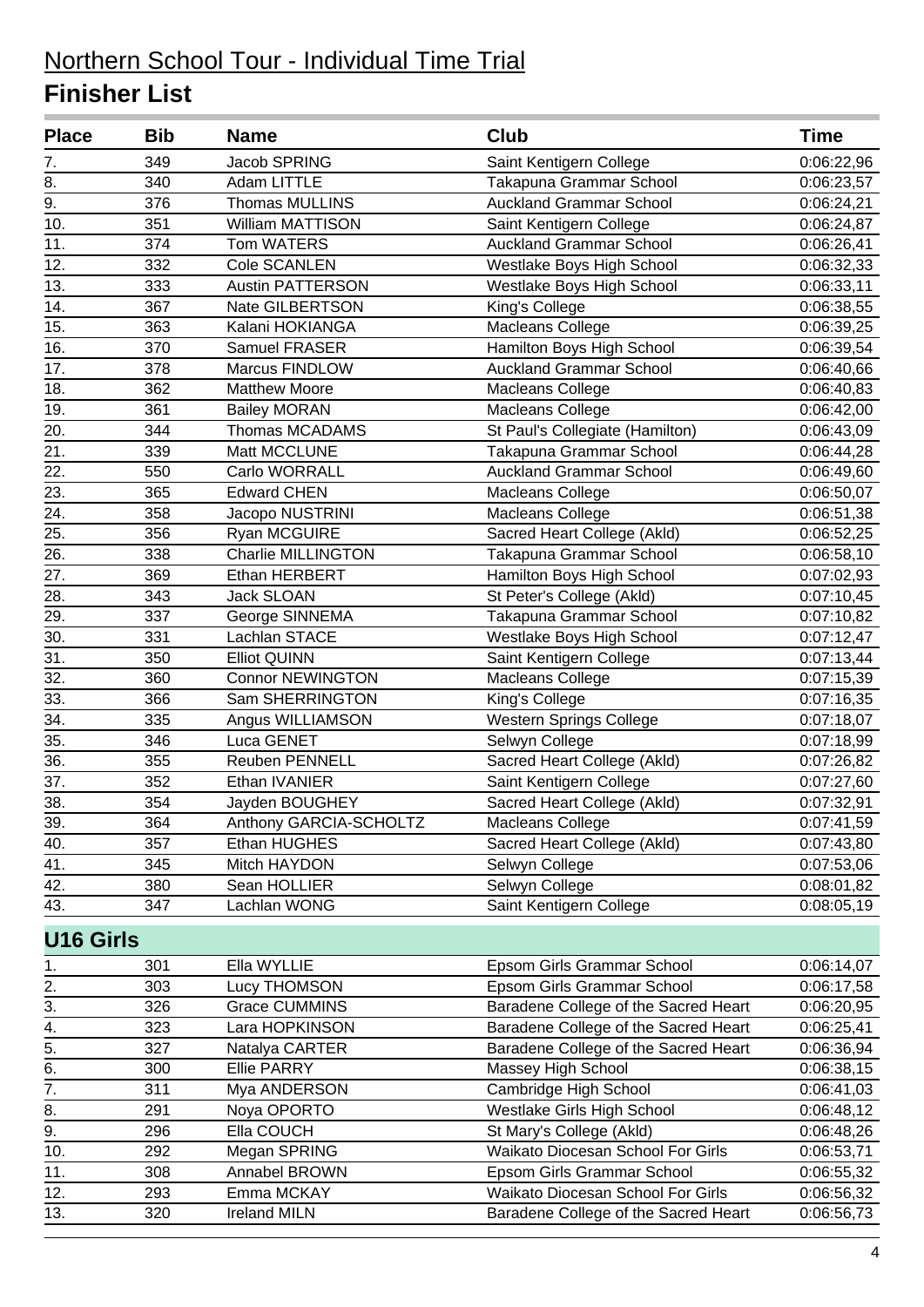| <b>Place</b>      | <b>Bib</b> | <b>Name</b>            | <b>Club</b>                          | <b>Time</b> |
|-------------------|------------|------------------------|--------------------------------------|-------------|
| 14.               | 322        | Olivia HYLAND          | Baradene College of the Sacred Heart | 0:06:56,81  |
| 15.               | 313        | Nina SARDELICH         | Cambridge High School                | 0:06:57,15  |
| 16.               | 294        | <b>Lucy FARRELL</b>    | Waikato Diocesan School For Girls    | 0:07:02,43  |
| 17.               | 299        | Niamh BILSBOROUGH      | Saint Kentigern College              | 0:07:08,50  |
| 18.               | 302        | <b>Grace WILKIE</b>    | Epsom Girls Grammar School           | 0:07:09,99  |
| 19.               | 321        | Ella MCKEE             | Baradene College of the Sacred Heart | 0:07:11,57  |
| 20.               | 304        | Darcey PEAD-KINGDON    | Epsom Girls Grammar School           | 0:07:13,91  |
| 21.               | 314        | Ashleigh HALSE         | Cambridge High School                | 0:07:19,74  |
| 22.               | 312        | Olivia SULZBERGER      | Cambridge High School                | 0:07:21,34  |
| 23.               | 297        | Kate WHITE             | Selwyn College                       | 0:07:23,01  |
| 24.               | 325        | <b>Frances GALVIN</b>  | Baradene College of the Sacred Heart | 0:07:24,08  |
| 25.               | 306        | Perez Raynaud EMILA    | Epsom Girls Grammar School           | 0:07:26,47  |
| 26.               | 315        | Amy GREGAN             | Cambridge High School                | 0:07:30,46  |
| 27.               | 319        | <b>Grace STOWERS</b>   | Baradene College of the Sacred Heart | 0:07:31,09  |
| 28.               | 305        | Daisy FORSYTHE         | Epsom Girls Grammar School           | 0:07:31,10  |
| 29.               | 295        | Anya CHRISTIANSEN      | Takapuna Grammar School              | 0:07:31,42  |
| 30.               | 298        | Jaime WILKINSON        | Saint Kentigern College              | 0:07:34,15  |
| $\overline{31}$ . | 310        | <b>Emily BASHFORD</b>  | Diocesan School for Girls            | 0:07:37,64  |
| 32.               | 316        | <b>Jessica GOONAN</b>  | Cambridge High School                | 0:07:53,88  |
| <b>U16 Boys</b>   |            |                        |                                      |             |
| 1.                | 246        | <b>Boston BRIGHT</b>   | <b>Scots College</b>                 | 0:05:42,83  |
| 2.                | 237        | <b>Nick BOWEN</b>      | Takapuna Grammar School              | 0:05:42,84  |
| 3.                | 257        | Michael RICHMOND       | Palmerston North Boys High School    | 0:05:44,81  |
| $\overline{4}$ .  | 276        | Jordan RYAN-KIDD       | <b>Auckland Grammar School</b>       | 0:05:46,01  |
| 5.                | 254        | Liam REGAN             | Sacred Heart College (Akld)          | 0:05:47,11  |
| 6.                | 233        | Tim LAMBERS            | Takapuna Grammar School              | 0:05:49,96  |
| $\overline{7}$ .  | 255        | <b>Andrew MATTHEWS</b> | Sacred Heart College (Akld)          | 0:05:50,27  |
| 8.                | 252        | <b>Jensen FOSTER</b>   | Saint Kentigern College              | 0:05:51,81  |
| $\overline{9}$ .  | 249        | <b>Jack MELHUISH</b>   | Saint Kentigern College              | 0:05:55,04  |
| 10.               | 240        | James CORBETT          | St Peter's School (Cambridge)        | 0:05:55,64  |
| 11.               | 269        | Reuben WEBSTER         | Cambridge High School                | 0:05:56,73  |
| 12.               | 239        | Pearse GATLEY          | St Peter's School (Cambridge)        | 0:05:58,73  |
| 13.               | 270        | Liam SIMMONDS          | Cambridge High School                | 0:05:59,47  |
| 14.               | 223        | <b>Blake TOLMIE</b>    | Westlake Boys High School            | 0:06:00,61  |
| 15.               | 226        | Jaydn HARRIS           | Westlake Boys High School            | 0:06:00,65  |
| 16.               | 221        | Shaun WOODS            | Westlake Boys High School            | 0:06:11,28  |
| 17.               | 250        | David LIU              | Saint Kentigern College              | 0:06:12,12  |
| 18.               | 258        | Perry WILLIMOTT        | Northcote College                    | 0:06:13,73  |
| 19.               | 235        | Dylan CHAMBERLAIN      | Takapuna Grammar School              | 0:06:13,80  |
| 20.               | 224        | Matt PLANK             | Westlake Boys High School            | 0:06:15,98  |
| 21.               | 286        | Sam BOTTING            | <b>Auckland Grammar School</b>       | 0:06:17,10  |
| 22.               | 230        | Henry SIMPSON          | Takapuna Grammar School              | 0:06:18,07  |
| 23.               | 283        | James CORBAN           | <b>Auckland Grammar School</b>       | 0:06:20,28  |
| 24.               | 227        | Sam BUCKLEY            | Western Springs College              | 0:06:21,23  |
| 25.               | 231        | Max MCPHEAT            | Takapuna Grammar School              | 0:06:22,00  |
| $\overline{26}$ . | 268        | Joshua GORDON          | Hamilton Boys High School            | 0:06:25,51  |
| 27.               | 264        | Hunter DEAVOLL         | King's College                       | 0:06:26,09  |
| 28.               | 238        | <b>Felix BARLOW</b>    | Takapuna Grammar School              | 0:06:28,04  |
| 29.               | 222        | Samuel TURNER-O'KEEFFE | Westlake Boys High School            | 0:06:31,85  |
| 30.               | 262        | Alex STENT             | <b>Liston College</b>                | 0:06:32,42  |
| 31.               | 280        | Sam HEYES              | <b>Auckland Grammar School</b>       | 0:06:33,21  |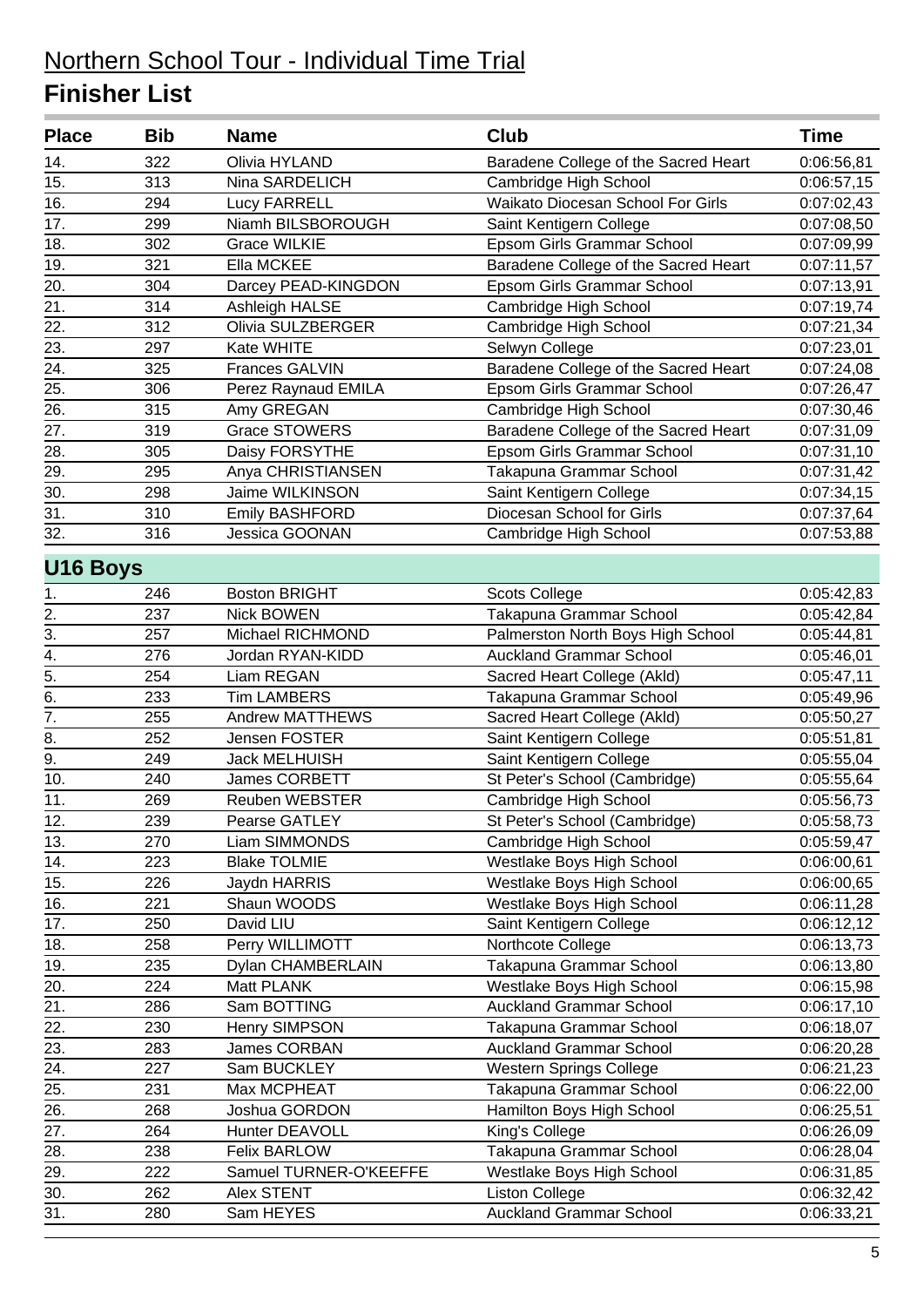| 32.<br>225<br>Kalib PATTERSON<br>Westlake Boys High School<br>0:06:37,38<br>33.<br>251<br>Campbell JORDAN<br>Saint Kentigern College<br>0:06:37,76<br>34.<br><b>Tim MATTHEWS</b><br>263<br>King's College<br>0:06:39,20<br>$\overline{35}$ .<br>277<br><b>Auckland Grammar School</b><br>Albert MOODY<br>0:06:39,94<br>36.<br>265<br>Hamish BUTLER<br>King's College<br>0:06:40,43<br>37.<br>229<br><b>Oliver SKILTON</b><br>Takapuna Grammar School<br>0:06:42,55<br>Macleans College<br>38.<br>260<br><b>Oliver MARCHL</b><br>0:06:47,45<br>39.<br>Hamilton Boys High School<br>267<br>Max WALSHE<br>0:06:49,35<br>40.<br>285<br><b>Oliver BURT</b><br><b>Auckland Grammar School</b><br>0:06:49,58<br>41.<br>278<br><b>Oliver LAMONT</b><br><b>Auckland Grammar School</b><br>0:06:50,16<br>42.<br>245<br>Luke BISHOP<br>Selwyn College<br>0:06:51,12<br>43.<br>244<br>Zeb CLARK<br>Selwyn College<br>0:06:51,60<br>44.<br>228<br>Takapuna Grammar School<br>Jake WOOD<br>0:06:53,86<br>45.<br>271<br>Louis AITKEN<br><b>Auckland Grammar School</b><br>0:06:56,76<br>284<br>46.<br><b>Oliver CHRISTIE</b><br><b>Auckland Grammar School</b><br>0:06:59,87<br>47.<br>248<br><b>Winston ZHANG</b><br>0:06:59,91<br>Saint Kentigern College<br>48.<br>259<br>Will SIMPSON<br>Macleans College<br>0:07:10,27<br>49.<br>266<br>Thomas BUCHANAN<br>King's College<br>0:07:10,61<br>50.<br>247<br>Caleb ATKINSON<br>Saint Kentigern College<br>0:07:11,98<br>51.<br>Matthew YOUNG<br><b>Auckland Grammar School</b><br>272<br>0:07:17,27<br>52.<br>261<br>Antoine HELEAN<br>0:07:21,03<br>Macleans College<br>53.<br>236<br>Takapuna Grammar School<br>David CARR<br>0:07:24,09<br>54.<br>253<br>Sacred Heart College (Akld)<br>Giovanni ROGERS<br>0:07:30,07<br>55.<br>274<br>Mohammadali SOLATI<br><b>Auckland Grammar School</b><br>0:07:36,67<br>56.<br>281<br>Deepak HARIHARAN<br><b>Auckland Grammar School</b><br>0:07:37,03<br>57.<br>232<br>Takapuna Grammar School<br>Ryan MCCALL<br>0:07:45,14<br>58.<br>243<br>Caelan BOYD<br>St Peter's College (Akld)<br>0:07:53,10<br>59.<br>Sacred Heart College (Akld)<br>256<br>Benjamin BLACKHALL<br>0:07:54,98<br><b>U17 Girls</b><br>Baradene College of the Sacred Heart<br>Isabella MORTON<br>0:06:10,01<br>215<br>1.<br>2.<br>194<br>Ally WOLLASTON<br>St Peter's School (Cambridge)<br>0.06:16,89<br>$\frac{3}{4}$<br>Waikato Diocesan School For Girls<br>185<br>Mckenzie MILNE<br>0:06:16,94<br>203<br>Maddy CLARKE<br>Saint Kentigern College<br>0:06:17,88<br>5.<br>184<br>Waikato Diocesan School For Girls<br>Eva PARKINSON<br>0:06:23,05<br>6.<br>217<br>Greer HADDOCK<br>Baradene College of the Sacred Heart<br>0:06:23,72<br>$\overline{7}$ .<br>193<br>Takapuna Grammar School<br>Zoe MARTIN<br>0:06:27,89<br>8.<br>192<br>Renee YOUNG<br>Takapuna Grammar School<br>0:06:27,96<br>9.<br>201<br>Annabelle WATERWORTH<br>Saint Kentigern College<br>0:06:29,02<br>187<br>Waikato Diocesan School For Girls<br>Olivia KING<br>10.<br>0:06:31,21<br>11.<br>Stella NIGHTINGALE<br>Epsom Girls Grammar School<br>209<br>0:06:32,39<br>12.<br>188<br><b>Courtney KING</b><br>Waikato Diocesan School For Girls<br>0:06:39,30<br>13.<br>191<br>Charlie ARNOLD<br>Takapuna Grammar School<br>0:06:42,67<br>14.<br>202<br>Saint Kentigern College<br>Claudia SPAIN<br>0:06:46,27<br>15.<br>196<br><b>Lancely YUNG</b><br>St Cuthbert's College<br>0:06:48,23<br>16.<br>189<br>Charli HERBERT<br>Waikato Diocesan School For Girls<br>0:06:51,34<br>17.<br>195<br>Saaskia VAN DER PEET<br>St Peter's School (Cambridge)<br>0:06:56,44<br>18.<br>214<br>Emilia WILKINSON<br>Baradene College of the Sacred Heart<br>0:06:57,94<br>19.<br>198<br>Natalie PARIS<br>St Cuthbert's College<br>0:07:00,05<br>20.<br>200<br>Sophie WILKINSON<br>Saint Kentigern College<br>0:07:03,10<br>$\overline{21}$ .<br>Diocesan School for Girls<br>213<br>Eloise CAMERON SMITH<br>0:07:03,32<br>22.<br>197<br>Georgie WATERS<br>St Cuthbert's College<br>0:07:04,51 | <b>Place</b> | <b>Bib</b> | <b>Name</b> | <b>Club</b> | <b>Time</b> |
|-------------------------------------------------------------------------------------------------------------------------------------------------------------------------------------------------------------------------------------------------------------------------------------------------------------------------------------------------------------------------------------------------------------------------------------------------------------------------------------------------------------------------------------------------------------------------------------------------------------------------------------------------------------------------------------------------------------------------------------------------------------------------------------------------------------------------------------------------------------------------------------------------------------------------------------------------------------------------------------------------------------------------------------------------------------------------------------------------------------------------------------------------------------------------------------------------------------------------------------------------------------------------------------------------------------------------------------------------------------------------------------------------------------------------------------------------------------------------------------------------------------------------------------------------------------------------------------------------------------------------------------------------------------------------------------------------------------------------------------------------------------------------------------------------------------------------------------------------------------------------------------------------------------------------------------------------------------------------------------------------------------------------------------------------------------------------------------------------------------------------------------------------------------------------------------------------------------------------------------------------------------------------------------------------------------------------------------------------------------------------------------------------------------------------------------------------------------------------------------------------------------------------------------------------------------------------------------------------------------------------------------------------------------------------------------------------------------------------------------------------------------------------------------------------------------------------------------------------------------------------------------------------------------------------------------------------------------------------------------------------------------------------------------------------------------------------------------------------------------------------------------------------------------------------------------------------------------------------------------------------------------------------------------------------------------------------------------------------------------------------------------------------------------------------------------------------------------------------------------------------------------------------------------------------------------------------------------------------------------------------------------------------------------------------------------------------------------------------------------------------------------------------------------------------------------------------------------------------------------------------------------------------------------------------------------------------------------------------------------------------------------|--------------|------------|-------------|-------------|-------------|
|                                                                                                                                                                                                                                                                                                                                                                                                                                                                                                                                                                                                                                                                                                                                                                                                                                                                                                                                                                                                                                                                                                                                                                                                                                                                                                                                                                                                                                                                                                                                                                                                                                                                                                                                                                                                                                                                                                                                                                                                                                                                                                                                                                                                                                                                                                                                                                                                                                                                                                                                                                                                                                                                                                                                                                                                                                                                                                                                                                                                                                                                                                                                                                                                                                                                                                                                                                                                                                                                                                                                                                                                                                                                                                                                                                                                                                                                                                                                                                                                             |              |            |             |             |             |
|                                                                                                                                                                                                                                                                                                                                                                                                                                                                                                                                                                                                                                                                                                                                                                                                                                                                                                                                                                                                                                                                                                                                                                                                                                                                                                                                                                                                                                                                                                                                                                                                                                                                                                                                                                                                                                                                                                                                                                                                                                                                                                                                                                                                                                                                                                                                                                                                                                                                                                                                                                                                                                                                                                                                                                                                                                                                                                                                                                                                                                                                                                                                                                                                                                                                                                                                                                                                                                                                                                                                                                                                                                                                                                                                                                                                                                                                                                                                                                                                             |              |            |             |             |             |
|                                                                                                                                                                                                                                                                                                                                                                                                                                                                                                                                                                                                                                                                                                                                                                                                                                                                                                                                                                                                                                                                                                                                                                                                                                                                                                                                                                                                                                                                                                                                                                                                                                                                                                                                                                                                                                                                                                                                                                                                                                                                                                                                                                                                                                                                                                                                                                                                                                                                                                                                                                                                                                                                                                                                                                                                                                                                                                                                                                                                                                                                                                                                                                                                                                                                                                                                                                                                                                                                                                                                                                                                                                                                                                                                                                                                                                                                                                                                                                                                             |              |            |             |             |             |
|                                                                                                                                                                                                                                                                                                                                                                                                                                                                                                                                                                                                                                                                                                                                                                                                                                                                                                                                                                                                                                                                                                                                                                                                                                                                                                                                                                                                                                                                                                                                                                                                                                                                                                                                                                                                                                                                                                                                                                                                                                                                                                                                                                                                                                                                                                                                                                                                                                                                                                                                                                                                                                                                                                                                                                                                                                                                                                                                                                                                                                                                                                                                                                                                                                                                                                                                                                                                                                                                                                                                                                                                                                                                                                                                                                                                                                                                                                                                                                                                             |              |            |             |             |             |
|                                                                                                                                                                                                                                                                                                                                                                                                                                                                                                                                                                                                                                                                                                                                                                                                                                                                                                                                                                                                                                                                                                                                                                                                                                                                                                                                                                                                                                                                                                                                                                                                                                                                                                                                                                                                                                                                                                                                                                                                                                                                                                                                                                                                                                                                                                                                                                                                                                                                                                                                                                                                                                                                                                                                                                                                                                                                                                                                                                                                                                                                                                                                                                                                                                                                                                                                                                                                                                                                                                                                                                                                                                                                                                                                                                                                                                                                                                                                                                                                             |              |            |             |             |             |
|                                                                                                                                                                                                                                                                                                                                                                                                                                                                                                                                                                                                                                                                                                                                                                                                                                                                                                                                                                                                                                                                                                                                                                                                                                                                                                                                                                                                                                                                                                                                                                                                                                                                                                                                                                                                                                                                                                                                                                                                                                                                                                                                                                                                                                                                                                                                                                                                                                                                                                                                                                                                                                                                                                                                                                                                                                                                                                                                                                                                                                                                                                                                                                                                                                                                                                                                                                                                                                                                                                                                                                                                                                                                                                                                                                                                                                                                                                                                                                                                             |              |            |             |             |             |
|                                                                                                                                                                                                                                                                                                                                                                                                                                                                                                                                                                                                                                                                                                                                                                                                                                                                                                                                                                                                                                                                                                                                                                                                                                                                                                                                                                                                                                                                                                                                                                                                                                                                                                                                                                                                                                                                                                                                                                                                                                                                                                                                                                                                                                                                                                                                                                                                                                                                                                                                                                                                                                                                                                                                                                                                                                                                                                                                                                                                                                                                                                                                                                                                                                                                                                                                                                                                                                                                                                                                                                                                                                                                                                                                                                                                                                                                                                                                                                                                             |              |            |             |             |             |
|                                                                                                                                                                                                                                                                                                                                                                                                                                                                                                                                                                                                                                                                                                                                                                                                                                                                                                                                                                                                                                                                                                                                                                                                                                                                                                                                                                                                                                                                                                                                                                                                                                                                                                                                                                                                                                                                                                                                                                                                                                                                                                                                                                                                                                                                                                                                                                                                                                                                                                                                                                                                                                                                                                                                                                                                                                                                                                                                                                                                                                                                                                                                                                                                                                                                                                                                                                                                                                                                                                                                                                                                                                                                                                                                                                                                                                                                                                                                                                                                             |              |            |             |             |             |
|                                                                                                                                                                                                                                                                                                                                                                                                                                                                                                                                                                                                                                                                                                                                                                                                                                                                                                                                                                                                                                                                                                                                                                                                                                                                                                                                                                                                                                                                                                                                                                                                                                                                                                                                                                                                                                                                                                                                                                                                                                                                                                                                                                                                                                                                                                                                                                                                                                                                                                                                                                                                                                                                                                                                                                                                                                                                                                                                                                                                                                                                                                                                                                                                                                                                                                                                                                                                                                                                                                                                                                                                                                                                                                                                                                                                                                                                                                                                                                                                             |              |            |             |             |             |
|                                                                                                                                                                                                                                                                                                                                                                                                                                                                                                                                                                                                                                                                                                                                                                                                                                                                                                                                                                                                                                                                                                                                                                                                                                                                                                                                                                                                                                                                                                                                                                                                                                                                                                                                                                                                                                                                                                                                                                                                                                                                                                                                                                                                                                                                                                                                                                                                                                                                                                                                                                                                                                                                                                                                                                                                                                                                                                                                                                                                                                                                                                                                                                                                                                                                                                                                                                                                                                                                                                                                                                                                                                                                                                                                                                                                                                                                                                                                                                                                             |              |            |             |             |             |
|                                                                                                                                                                                                                                                                                                                                                                                                                                                                                                                                                                                                                                                                                                                                                                                                                                                                                                                                                                                                                                                                                                                                                                                                                                                                                                                                                                                                                                                                                                                                                                                                                                                                                                                                                                                                                                                                                                                                                                                                                                                                                                                                                                                                                                                                                                                                                                                                                                                                                                                                                                                                                                                                                                                                                                                                                                                                                                                                                                                                                                                                                                                                                                                                                                                                                                                                                                                                                                                                                                                                                                                                                                                                                                                                                                                                                                                                                                                                                                                                             |              |            |             |             |             |
|                                                                                                                                                                                                                                                                                                                                                                                                                                                                                                                                                                                                                                                                                                                                                                                                                                                                                                                                                                                                                                                                                                                                                                                                                                                                                                                                                                                                                                                                                                                                                                                                                                                                                                                                                                                                                                                                                                                                                                                                                                                                                                                                                                                                                                                                                                                                                                                                                                                                                                                                                                                                                                                                                                                                                                                                                                                                                                                                                                                                                                                                                                                                                                                                                                                                                                                                                                                                                                                                                                                                                                                                                                                                                                                                                                                                                                                                                                                                                                                                             |              |            |             |             |             |
|                                                                                                                                                                                                                                                                                                                                                                                                                                                                                                                                                                                                                                                                                                                                                                                                                                                                                                                                                                                                                                                                                                                                                                                                                                                                                                                                                                                                                                                                                                                                                                                                                                                                                                                                                                                                                                                                                                                                                                                                                                                                                                                                                                                                                                                                                                                                                                                                                                                                                                                                                                                                                                                                                                                                                                                                                                                                                                                                                                                                                                                                                                                                                                                                                                                                                                                                                                                                                                                                                                                                                                                                                                                                                                                                                                                                                                                                                                                                                                                                             |              |            |             |             |             |
|                                                                                                                                                                                                                                                                                                                                                                                                                                                                                                                                                                                                                                                                                                                                                                                                                                                                                                                                                                                                                                                                                                                                                                                                                                                                                                                                                                                                                                                                                                                                                                                                                                                                                                                                                                                                                                                                                                                                                                                                                                                                                                                                                                                                                                                                                                                                                                                                                                                                                                                                                                                                                                                                                                                                                                                                                                                                                                                                                                                                                                                                                                                                                                                                                                                                                                                                                                                                                                                                                                                                                                                                                                                                                                                                                                                                                                                                                                                                                                                                             |              |            |             |             |             |
|                                                                                                                                                                                                                                                                                                                                                                                                                                                                                                                                                                                                                                                                                                                                                                                                                                                                                                                                                                                                                                                                                                                                                                                                                                                                                                                                                                                                                                                                                                                                                                                                                                                                                                                                                                                                                                                                                                                                                                                                                                                                                                                                                                                                                                                                                                                                                                                                                                                                                                                                                                                                                                                                                                                                                                                                                                                                                                                                                                                                                                                                                                                                                                                                                                                                                                                                                                                                                                                                                                                                                                                                                                                                                                                                                                                                                                                                                                                                                                                                             |              |            |             |             |             |
|                                                                                                                                                                                                                                                                                                                                                                                                                                                                                                                                                                                                                                                                                                                                                                                                                                                                                                                                                                                                                                                                                                                                                                                                                                                                                                                                                                                                                                                                                                                                                                                                                                                                                                                                                                                                                                                                                                                                                                                                                                                                                                                                                                                                                                                                                                                                                                                                                                                                                                                                                                                                                                                                                                                                                                                                                                                                                                                                                                                                                                                                                                                                                                                                                                                                                                                                                                                                                                                                                                                                                                                                                                                                                                                                                                                                                                                                                                                                                                                                             |              |            |             |             |             |
|                                                                                                                                                                                                                                                                                                                                                                                                                                                                                                                                                                                                                                                                                                                                                                                                                                                                                                                                                                                                                                                                                                                                                                                                                                                                                                                                                                                                                                                                                                                                                                                                                                                                                                                                                                                                                                                                                                                                                                                                                                                                                                                                                                                                                                                                                                                                                                                                                                                                                                                                                                                                                                                                                                                                                                                                                                                                                                                                                                                                                                                                                                                                                                                                                                                                                                                                                                                                                                                                                                                                                                                                                                                                                                                                                                                                                                                                                                                                                                                                             |              |            |             |             |             |
|                                                                                                                                                                                                                                                                                                                                                                                                                                                                                                                                                                                                                                                                                                                                                                                                                                                                                                                                                                                                                                                                                                                                                                                                                                                                                                                                                                                                                                                                                                                                                                                                                                                                                                                                                                                                                                                                                                                                                                                                                                                                                                                                                                                                                                                                                                                                                                                                                                                                                                                                                                                                                                                                                                                                                                                                                                                                                                                                                                                                                                                                                                                                                                                                                                                                                                                                                                                                                                                                                                                                                                                                                                                                                                                                                                                                                                                                                                                                                                                                             |              |            |             |             |             |
|                                                                                                                                                                                                                                                                                                                                                                                                                                                                                                                                                                                                                                                                                                                                                                                                                                                                                                                                                                                                                                                                                                                                                                                                                                                                                                                                                                                                                                                                                                                                                                                                                                                                                                                                                                                                                                                                                                                                                                                                                                                                                                                                                                                                                                                                                                                                                                                                                                                                                                                                                                                                                                                                                                                                                                                                                                                                                                                                                                                                                                                                                                                                                                                                                                                                                                                                                                                                                                                                                                                                                                                                                                                                                                                                                                                                                                                                                                                                                                                                             |              |            |             |             |             |
|                                                                                                                                                                                                                                                                                                                                                                                                                                                                                                                                                                                                                                                                                                                                                                                                                                                                                                                                                                                                                                                                                                                                                                                                                                                                                                                                                                                                                                                                                                                                                                                                                                                                                                                                                                                                                                                                                                                                                                                                                                                                                                                                                                                                                                                                                                                                                                                                                                                                                                                                                                                                                                                                                                                                                                                                                                                                                                                                                                                                                                                                                                                                                                                                                                                                                                                                                                                                                                                                                                                                                                                                                                                                                                                                                                                                                                                                                                                                                                                                             |              |            |             |             |             |
|                                                                                                                                                                                                                                                                                                                                                                                                                                                                                                                                                                                                                                                                                                                                                                                                                                                                                                                                                                                                                                                                                                                                                                                                                                                                                                                                                                                                                                                                                                                                                                                                                                                                                                                                                                                                                                                                                                                                                                                                                                                                                                                                                                                                                                                                                                                                                                                                                                                                                                                                                                                                                                                                                                                                                                                                                                                                                                                                                                                                                                                                                                                                                                                                                                                                                                                                                                                                                                                                                                                                                                                                                                                                                                                                                                                                                                                                                                                                                                                                             |              |            |             |             |             |
|                                                                                                                                                                                                                                                                                                                                                                                                                                                                                                                                                                                                                                                                                                                                                                                                                                                                                                                                                                                                                                                                                                                                                                                                                                                                                                                                                                                                                                                                                                                                                                                                                                                                                                                                                                                                                                                                                                                                                                                                                                                                                                                                                                                                                                                                                                                                                                                                                                                                                                                                                                                                                                                                                                                                                                                                                                                                                                                                                                                                                                                                                                                                                                                                                                                                                                                                                                                                                                                                                                                                                                                                                                                                                                                                                                                                                                                                                                                                                                                                             |              |            |             |             |             |
|                                                                                                                                                                                                                                                                                                                                                                                                                                                                                                                                                                                                                                                                                                                                                                                                                                                                                                                                                                                                                                                                                                                                                                                                                                                                                                                                                                                                                                                                                                                                                                                                                                                                                                                                                                                                                                                                                                                                                                                                                                                                                                                                                                                                                                                                                                                                                                                                                                                                                                                                                                                                                                                                                                                                                                                                                                                                                                                                                                                                                                                                                                                                                                                                                                                                                                                                                                                                                                                                                                                                                                                                                                                                                                                                                                                                                                                                                                                                                                                                             |              |            |             |             |             |
|                                                                                                                                                                                                                                                                                                                                                                                                                                                                                                                                                                                                                                                                                                                                                                                                                                                                                                                                                                                                                                                                                                                                                                                                                                                                                                                                                                                                                                                                                                                                                                                                                                                                                                                                                                                                                                                                                                                                                                                                                                                                                                                                                                                                                                                                                                                                                                                                                                                                                                                                                                                                                                                                                                                                                                                                                                                                                                                                                                                                                                                                                                                                                                                                                                                                                                                                                                                                                                                                                                                                                                                                                                                                                                                                                                                                                                                                                                                                                                                                             |              |            |             |             |             |
|                                                                                                                                                                                                                                                                                                                                                                                                                                                                                                                                                                                                                                                                                                                                                                                                                                                                                                                                                                                                                                                                                                                                                                                                                                                                                                                                                                                                                                                                                                                                                                                                                                                                                                                                                                                                                                                                                                                                                                                                                                                                                                                                                                                                                                                                                                                                                                                                                                                                                                                                                                                                                                                                                                                                                                                                                                                                                                                                                                                                                                                                                                                                                                                                                                                                                                                                                                                                                                                                                                                                                                                                                                                                                                                                                                                                                                                                                                                                                                                                             |              |            |             |             |             |
|                                                                                                                                                                                                                                                                                                                                                                                                                                                                                                                                                                                                                                                                                                                                                                                                                                                                                                                                                                                                                                                                                                                                                                                                                                                                                                                                                                                                                                                                                                                                                                                                                                                                                                                                                                                                                                                                                                                                                                                                                                                                                                                                                                                                                                                                                                                                                                                                                                                                                                                                                                                                                                                                                                                                                                                                                                                                                                                                                                                                                                                                                                                                                                                                                                                                                                                                                                                                                                                                                                                                                                                                                                                                                                                                                                                                                                                                                                                                                                                                             |              |            |             |             |             |
|                                                                                                                                                                                                                                                                                                                                                                                                                                                                                                                                                                                                                                                                                                                                                                                                                                                                                                                                                                                                                                                                                                                                                                                                                                                                                                                                                                                                                                                                                                                                                                                                                                                                                                                                                                                                                                                                                                                                                                                                                                                                                                                                                                                                                                                                                                                                                                                                                                                                                                                                                                                                                                                                                                                                                                                                                                                                                                                                                                                                                                                                                                                                                                                                                                                                                                                                                                                                                                                                                                                                                                                                                                                                                                                                                                                                                                                                                                                                                                                                             |              |            |             |             |             |
|                                                                                                                                                                                                                                                                                                                                                                                                                                                                                                                                                                                                                                                                                                                                                                                                                                                                                                                                                                                                                                                                                                                                                                                                                                                                                                                                                                                                                                                                                                                                                                                                                                                                                                                                                                                                                                                                                                                                                                                                                                                                                                                                                                                                                                                                                                                                                                                                                                                                                                                                                                                                                                                                                                                                                                                                                                                                                                                                                                                                                                                                                                                                                                                                                                                                                                                                                                                                                                                                                                                                                                                                                                                                                                                                                                                                                                                                                                                                                                                                             |              |            |             |             |             |
|                                                                                                                                                                                                                                                                                                                                                                                                                                                                                                                                                                                                                                                                                                                                                                                                                                                                                                                                                                                                                                                                                                                                                                                                                                                                                                                                                                                                                                                                                                                                                                                                                                                                                                                                                                                                                                                                                                                                                                                                                                                                                                                                                                                                                                                                                                                                                                                                                                                                                                                                                                                                                                                                                                                                                                                                                                                                                                                                                                                                                                                                                                                                                                                                                                                                                                                                                                                                                                                                                                                                                                                                                                                                                                                                                                                                                                                                                                                                                                                                             |              |            |             |             |             |
|                                                                                                                                                                                                                                                                                                                                                                                                                                                                                                                                                                                                                                                                                                                                                                                                                                                                                                                                                                                                                                                                                                                                                                                                                                                                                                                                                                                                                                                                                                                                                                                                                                                                                                                                                                                                                                                                                                                                                                                                                                                                                                                                                                                                                                                                                                                                                                                                                                                                                                                                                                                                                                                                                                                                                                                                                                                                                                                                                                                                                                                                                                                                                                                                                                                                                                                                                                                                                                                                                                                                                                                                                                                                                                                                                                                                                                                                                                                                                                                                             |              |            |             |             |             |
|                                                                                                                                                                                                                                                                                                                                                                                                                                                                                                                                                                                                                                                                                                                                                                                                                                                                                                                                                                                                                                                                                                                                                                                                                                                                                                                                                                                                                                                                                                                                                                                                                                                                                                                                                                                                                                                                                                                                                                                                                                                                                                                                                                                                                                                                                                                                                                                                                                                                                                                                                                                                                                                                                                                                                                                                                                                                                                                                                                                                                                                                                                                                                                                                                                                                                                                                                                                                                                                                                                                                                                                                                                                                                                                                                                                                                                                                                                                                                                                                             |              |            |             |             |             |
|                                                                                                                                                                                                                                                                                                                                                                                                                                                                                                                                                                                                                                                                                                                                                                                                                                                                                                                                                                                                                                                                                                                                                                                                                                                                                                                                                                                                                                                                                                                                                                                                                                                                                                                                                                                                                                                                                                                                                                                                                                                                                                                                                                                                                                                                                                                                                                                                                                                                                                                                                                                                                                                                                                                                                                                                                                                                                                                                                                                                                                                                                                                                                                                                                                                                                                                                                                                                                                                                                                                                                                                                                                                                                                                                                                                                                                                                                                                                                                                                             |              |            |             |             |             |
|                                                                                                                                                                                                                                                                                                                                                                                                                                                                                                                                                                                                                                                                                                                                                                                                                                                                                                                                                                                                                                                                                                                                                                                                                                                                                                                                                                                                                                                                                                                                                                                                                                                                                                                                                                                                                                                                                                                                                                                                                                                                                                                                                                                                                                                                                                                                                                                                                                                                                                                                                                                                                                                                                                                                                                                                                                                                                                                                                                                                                                                                                                                                                                                                                                                                                                                                                                                                                                                                                                                                                                                                                                                                                                                                                                                                                                                                                                                                                                                                             |              |            |             |             |             |
|                                                                                                                                                                                                                                                                                                                                                                                                                                                                                                                                                                                                                                                                                                                                                                                                                                                                                                                                                                                                                                                                                                                                                                                                                                                                                                                                                                                                                                                                                                                                                                                                                                                                                                                                                                                                                                                                                                                                                                                                                                                                                                                                                                                                                                                                                                                                                                                                                                                                                                                                                                                                                                                                                                                                                                                                                                                                                                                                                                                                                                                                                                                                                                                                                                                                                                                                                                                                                                                                                                                                                                                                                                                                                                                                                                                                                                                                                                                                                                                                             |              |            |             |             |             |
|                                                                                                                                                                                                                                                                                                                                                                                                                                                                                                                                                                                                                                                                                                                                                                                                                                                                                                                                                                                                                                                                                                                                                                                                                                                                                                                                                                                                                                                                                                                                                                                                                                                                                                                                                                                                                                                                                                                                                                                                                                                                                                                                                                                                                                                                                                                                                                                                                                                                                                                                                                                                                                                                                                                                                                                                                                                                                                                                                                                                                                                                                                                                                                                                                                                                                                                                                                                                                                                                                                                                                                                                                                                                                                                                                                                                                                                                                                                                                                                                             |              |            |             |             |             |
|                                                                                                                                                                                                                                                                                                                                                                                                                                                                                                                                                                                                                                                                                                                                                                                                                                                                                                                                                                                                                                                                                                                                                                                                                                                                                                                                                                                                                                                                                                                                                                                                                                                                                                                                                                                                                                                                                                                                                                                                                                                                                                                                                                                                                                                                                                                                                                                                                                                                                                                                                                                                                                                                                                                                                                                                                                                                                                                                                                                                                                                                                                                                                                                                                                                                                                                                                                                                                                                                                                                                                                                                                                                                                                                                                                                                                                                                                                                                                                                                             |              |            |             |             |             |
|                                                                                                                                                                                                                                                                                                                                                                                                                                                                                                                                                                                                                                                                                                                                                                                                                                                                                                                                                                                                                                                                                                                                                                                                                                                                                                                                                                                                                                                                                                                                                                                                                                                                                                                                                                                                                                                                                                                                                                                                                                                                                                                                                                                                                                                                                                                                                                                                                                                                                                                                                                                                                                                                                                                                                                                                                                                                                                                                                                                                                                                                                                                                                                                                                                                                                                                                                                                                                                                                                                                                                                                                                                                                                                                                                                                                                                                                                                                                                                                                             |              |            |             |             |             |
|                                                                                                                                                                                                                                                                                                                                                                                                                                                                                                                                                                                                                                                                                                                                                                                                                                                                                                                                                                                                                                                                                                                                                                                                                                                                                                                                                                                                                                                                                                                                                                                                                                                                                                                                                                                                                                                                                                                                                                                                                                                                                                                                                                                                                                                                                                                                                                                                                                                                                                                                                                                                                                                                                                                                                                                                                                                                                                                                                                                                                                                                                                                                                                                                                                                                                                                                                                                                                                                                                                                                                                                                                                                                                                                                                                                                                                                                                                                                                                                                             |              |            |             |             |             |
|                                                                                                                                                                                                                                                                                                                                                                                                                                                                                                                                                                                                                                                                                                                                                                                                                                                                                                                                                                                                                                                                                                                                                                                                                                                                                                                                                                                                                                                                                                                                                                                                                                                                                                                                                                                                                                                                                                                                                                                                                                                                                                                                                                                                                                                                                                                                                                                                                                                                                                                                                                                                                                                                                                                                                                                                                                                                                                                                                                                                                                                                                                                                                                                                                                                                                                                                                                                                                                                                                                                                                                                                                                                                                                                                                                                                                                                                                                                                                                                                             |              |            |             |             |             |
|                                                                                                                                                                                                                                                                                                                                                                                                                                                                                                                                                                                                                                                                                                                                                                                                                                                                                                                                                                                                                                                                                                                                                                                                                                                                                                                                                                                                                                                                                                                                                                                                                                                                                                                                                                                                                                                                                                                                                                                                                                                                                                                                                                                                                                                                                                                                                                                                                                                                                                                                                                                                                                                                                                                                                                                                                                                                                                                                                                                                                                                                                                                                                                                                                                                                                                                                                                                                                                                                                                                                                                                                                                                                                                                                                                                                                                                                                                                                                                                                             |              |            |             |             |             |
|                                                                                                                                                                                                                                                                                                                                                                                                                                                                                                                                                                                                                                                                                                                                                                                                                                                                                                                                                                                                                                                                                                                                                                                                                                                                                                                                                                                                                                                                                                                                                                                                                                                                                                                                                                                                                                                                                                                                                                                                                                                                                                                                                                                                                                                                                                                                                                                                                                                                                                                                                                                                                                                                                                                                                                                                                                                                                                                                                                                                                                                                                                                                                                                                                                                                                                                                                                                                                                                                                                                                                                                                                                                                                                                                                                                                                                                                                                                                                                                                             |              |            |             |             |             |
|                                                                                                                                                                                                                                                                                                                                                                                                                                                                                                                                                                                                                                                                                                                                                                                                                                                                                                                                                                                                                                                                                                                                                                                                                                                                                                                                                                                                                                                                                                                                                                                                                                                                                                                                                                                                                                                                                                                                                                                                                                                                                                                                                                                                                                                                                                                                                                                                                                                                                                                                                                                                                                                                                                                                                                                                                                                                                                                                                                                                                                                                                                                                                                                                                                                                                                                                                                                                                                                                                                                                                                                                                                                                                                                                                                                                                                                                                                                                                                                                             |              |            |             |             |             |
|                                                                                                                                                                                                                                                                                                                                                                                                                                                                                                                                                                                                                                                                                                                                                                                                                                                                                                                                                                                                                                                                                                                                                                                                                                                                                                                                                                                                                                                                                                                                                                                                                                                                                                                                                                                                                                                                                                                                                                                                                                                                                                                                                                                                                                                                                                                                                                                                                                                                                                                                                                                                                                                                                                                                                                                                                                                                                                                                                                                                                                                                                                                                                                                                                                                                                                                                                                                                                                                                                                                                                                                                                                                                                                                                                                                                                                                                                                                                                                                                             |              |            |             |             |             |
|                                                                                                                                                                                                                                                                                                                                                                                                                                                                                                                                                                                                                                                                                                                                                                                                                                                                                                                                                                                                                                                                                                                                                                                                                                                                                                                                                                                                                                                                                                                                                                                                                                                                                                                                                                                                                                                                                                                                                                                                                                                                                                                                                                                                                                                                                                                                                                                                                                                                                                                                                                                                                                                                                                                                                                                                                                                                                                                                                                                                                                                                                                                                                                                                                                                                                                                                                                                                                                                                                                                                                                                                                                                                                                                                                                                                                                                                                                                                                                                                             |              |            |             |             |             |
|                                                                                                                                                                                                                                                                                                                                                                                                                                                                                                                                                                                                                                                                                                                                                                                                                                                                                                                                                                                                                                                                                                                                                                                                                                                                                                                                                                                                                                                                                                                                                                                                                                                                                                                                                                                                                                                                                                                                                                                                                                                                                                                                                                                                                                                                                                                                                                                                                                                                                                                                                                                                                                                                                                                                                                                                                                                                                                                                                                                                                                                                                                                                                                                                                                                                                                                                                                                                                                                                                                                                                                                                                                                                                                                                                                                                                                                                                                                                                                                                             |              |            |             |             |             |
|                                                                                                                                                                                                                                                                                                                                                                                                                                                                                                                                                                                                                                                                                                                                                                                                                                                                                                                                                                                                                                                                                                                                                                                                                                                                                                                                                                                                                                                                                                                                                                                                                                                                                                                                                                                                                                                                                                                                                                                                                                                                                                                                                                                                                                                                                                                                                                                                                                                                                                                                                                                                                                                                                                                                                                                                                                                                                                                                                                                                                                                                                                                                                                                                                                                                                                                                                                                                                                                                                                                                                                                                                                                                                                                                                                                                                                                                                                                                                                                                             |              |            |             |             |             |
|                                                                                                                                                                                                                                                                                                                                                                                                                                                                                                                                                                                                                                                                                                                                                                                                                                                                                                                                                                                                                                                                                                                                                                                                                                                                                                                                                                                                                                                                                                                                                                                                                                                                                                                                                                                                                                                                                                                                                                                                                                                                                                                                                                                                                                                                                                                                                                                                                                                                                                                                                                                                                                                                                                                                                                                                                                                                                                                                                                                                                                                                                                                                                                                                                                                                                                                                                                                                                                                                                                                                                                                                                                                                                                                                                                                                                                                                                                                                                                                                             |              |            |             |             |             |
|                                                                                                                                                                                                                                                                                                                                                                                                                                                                                                                                                                                                                                                                                                                                                                                                                                                                                                                                                                                                                                                                                                                                                                                                                                                                                                                                                                                                                                                                                                                                                                                                                                                                                                                                                                                                                                                                                                                                                                                                                                                                                                                                                                                                                                                                                                                                                                                                                                                                                                                                                                                                                                                                                                                                                                                                                                                                                                                                                                                                                                                                                                                                                                                                                                                                                                                                                                                                                                                                                                                                                                                                                                                                                                                                                                                                                                                                                                                                                                                                             |              |            |             |             |             |
|                                                                                                                                                                                                                                                                                                                                                                                                                                                                                                                                                                                                                                                                                                                                                                                                                                                                                                                                                                                                                                                                                                                                                                                                                                                                                                                                                                                                                                                                                                                                                                                                                                                                                                                                                                                                                                                                                                                                                                                                                                                                                                                                                                                                                                                                                                                                                                                                                                                                                                                                                                                                                                                                                                                                                                                                                                                                                                                                                                                                                                                                                                                                                                                                                                                                                                                                                                                                                                                                                                                                                                                                                                                                                                                                                                                                                                                                                                                                                                                                             |              |            |             |             |             |
|                                                                                                                                                                                                                                                                                                                                                                                                                                                                                                                                                                                                                                                                                                                                                                                                                                                                                                                                                                                                                                                                                                                                                                                                                                                                                                                                                                                                                                                                                                                                                                                                                                                                                                                                                                                                                                                                                                                                                                                                                                                                                                                                                                                                                                                                                                                                                                                                                                                                                                                                                                                                                                                                                                                                                                                                                                                                                                                                                                                                                                                                                                                                                                                                                                                                                                                                                                                                                                                                                                                                                                                                                                                                                                                                                                                                                                                                                                                                                                                                             |              |            |             |             |             |
|                                                                                                                                                                                                                                                                                                                                                                                                                                                                                                                                                                                                                                                                                                                                                                                                                                                                                                                                                                                                                                                                                                                                                                                                                                                                                                                                                                                                                                                                                                                                                                                                                                                                                                                                                                                                                                                                                                                                                                                                                                                                                                                                                                                                                                                                                                                                                                                                                                                                                                                                                                                                                                                                                                                                                                                                                                                                                                                                                                                                                                                                                                                                                                                                                                                                                                                                                                                                                                                                                                                                                                                                                                                                                                                                                                                                                                                                                                                                                                                                             |              |            |             |             |             |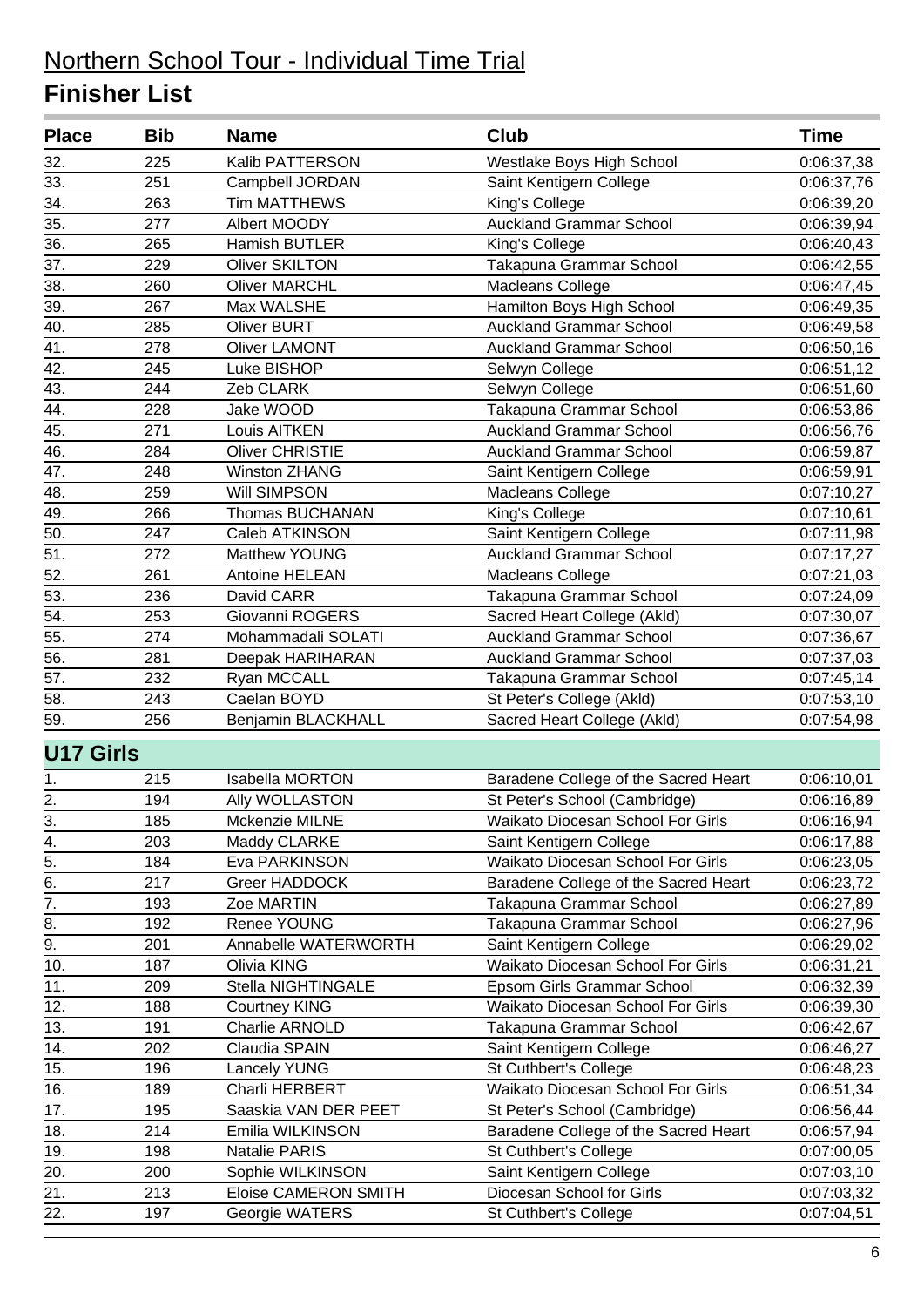| <b>Place</b>      | <b>Bib</b> | <b>Name</b>                | <b>Club</b>                          | <b>Time</b> |
|-------------------|------------|----------------------------|--------------------------------------|-------------|
| 23.               | 208        | <b>Jade RABY</b>           | Epsom Girls Grammar School           | 0:07:04,94  |
| 24.               | 218        | Maddison BLORE             | Baradene College of the Sacred Heart | 0:07:07,29  |
| 25.               | 216        | Georgia KING               | Baradene College of the Sacred Heart | 0:07:07,60  |
| 26.               | 186        | Megan LOCKETT              | Waikato Diocesan School For Girls    | 0:07:08,76  |
| 27.               | 205        | Nicole CRANSHAW            | Otumoetai College                    | 0:07:08,76  |
| 28.               | 182        | Georgia TAYLOR             | Waikato Diocesan School For Girls    | 0:07:11,48  |
| 29.               | 207        | Hannah BERRY               | Epsom Girls Grammar School           | 0:07:14,39  |
| 30.               | 190        | <b>Jessica BUTTERWORTH</b> | Waikato Diocesan School For Girls    | 0:07:15,85  |
| $\overline{31}$ . | 212        | <b>Charlotte CLARKE</b>    | Diocesan School for Girls            | 0:07:51,07  |
| 32.               | 199        | Anna FAULKNER              | Sancta Maria College                 | 0:07:52,87  |
| 33.               | 206        | Kadeea MCELROY             | Massey High School                   | 0:08:01,36  |
| 34.               | 210        | <b>Greer MCLEAN</b>        | Epsom Girls Grammar School           | 0:08:03,46  |
| <b>U17 Boys</b>   |            |                            |                                      |             |
| 1.                | 155        | <b>Archie MARTIN</b>       | Hamilton Boys High School            | 0:11:34,26  |
| $\overline{2}$ .  | 153        | Kiaan WATTS                | Hamilton Boys High School            | 0:11:39,62  |
| $\overline{3}$ .  | 119        | <b>Josh KENCH</b>          | Takapuna Grammar School              | 0:11:45,60  |
| 4.                | 129        | Dylan MCCULLOUGH           | Saint Kentigern College              | 0:11:46,87  |
| 5.                | 132        | Jacob HANNAN               | Saint Kentigern College              | 0:11:47,20  |
| $\overline{6}$ .  | 113        | <b>Jack EDWARDS</b>        | Taupo Nui-a-tia College              | 0:11:56,89  |
| $\overline{7}$ .  | 110        | <b>Ewart BOWER</b>         | Westlake Boys High School            | 0:11:57,85  |
| 8.                | 159        | Josh LANE                  | Cambridge High School                | 0:12:02,95  |
| 9.                | 103        | <b>Nick THOMAS</b>         | Westlake Boys High School            | 0:12:03,44  |
| 10.               | 130        | Cameron MANLEY             | Saint Kentigern College              | 0:12:04,91  |
| 11.               | 120        | Callum ERSKINE             | Takapuna Grammar School              | 0:12:06,98  |
| 12.               | 114        | Xander WHITE               | Takapuna Grammar School              | 0:12:08,88  |
| 13.               | 112        | Fergus HAMILTON            | Tauranga Boys' College               | 0:12:10,66  |
| 14.               | 128        | Callum WALSH               | Saint Kentigern College              | 0:12:12,82  |
| 15.               | 133        | Zachary CANTELL-ROBERTS    | Saint Kentigern College              | 0:12:15,24  |
| 16.               | 174        | Campbell BAXTER            | <b>Auckland Grammar School</b>       | 0:12:16,68  |
| 17.               | 105        | <b>Blake SCANLEN</b>       | Westlake Boys High School            | 0:12:20,86  |
| $\overline{18}$ . | 163        | <b>Christian RUSH</b>      | <b>Auckland Grammar School</b>       | 0:12:21,55  |
| 19.               | 123        | Reuben THOMPSON            | St Peter's School (Cambridge)        | 0:12:22,95  |
| 20.               | 156        | Drew CHRISTENSEN           | Hamilton Boys High School            | 0:12:30,76  |
| 21.               | 146        | Fergus SCOTT               | Kristin School                       | 0:12:31,52  |
| 22.               | 122        | <b>Brenden BEYER</b>       | Takapuna Grammar School              | 0:12:32,00  |
| 23.               | 118        | Luke LEONARD               | Takapuna Grammar School              | 0:12:34,76  |
| 24.               | 172        | Alex FOGELBERG             | <b>Auckland Grammar School</b>       | 0:12:36,26  |
| 25.               | 169        | Christophe KERBY           | <b>Auckland Grammar School</b>       | 0:12:36,96  |
| 26.               | 164        | Simon ROBERTS              | <b>Auckland Grammar School</b>       | 0:12:37,37  |
| 27.               | 104        | Matthew SUGDEN             | Westlake Boys High School            | 0:12:39,70  |
| 28.               | 135        | Matthew WYNNE              | Sacred Heart College (Akld)          | 0:12:40,70  |
| 29.               | 121        | Patrick CALVER             | Takapuna Grammar School              | 0:12:41,39  |
| 30.               | 138        | Cam JONES                  | Palmerston North Boys High School    | 0:12:42,48  |
| 31.               | 157        | Tait SOMERVELL             | Cambridge High School                | 0:12:46,97  |
| 32.               | 139        | Ethan CRAINE               | Palmerston North Boys High School    | 0:12:47,06  |
| 33.               | 116        | Jake SAUSSEY               | Takapuna Grammar School              | 0:12:53,28  |
| 34.               | 115        | Sam UPTON                  | Takapuna Grammar School              | 0:12:53,57  |
| 35.               | 152        | Ronghao ZHANG              | Hamilton Boys High School            | 0:13:02,50  |
| 36.               | 136        | Cameron DAVIES             | Sacred Heart College (Akld)          | 0:13:05,07  |
| 37.               | 158        | Ruben SARGENT              | Cambridge High School                | 0:13:09,88  |
| 38.               | 140        | Angus CLAASEN              | Palmerston North Boys High School    | 0:13:11,43  |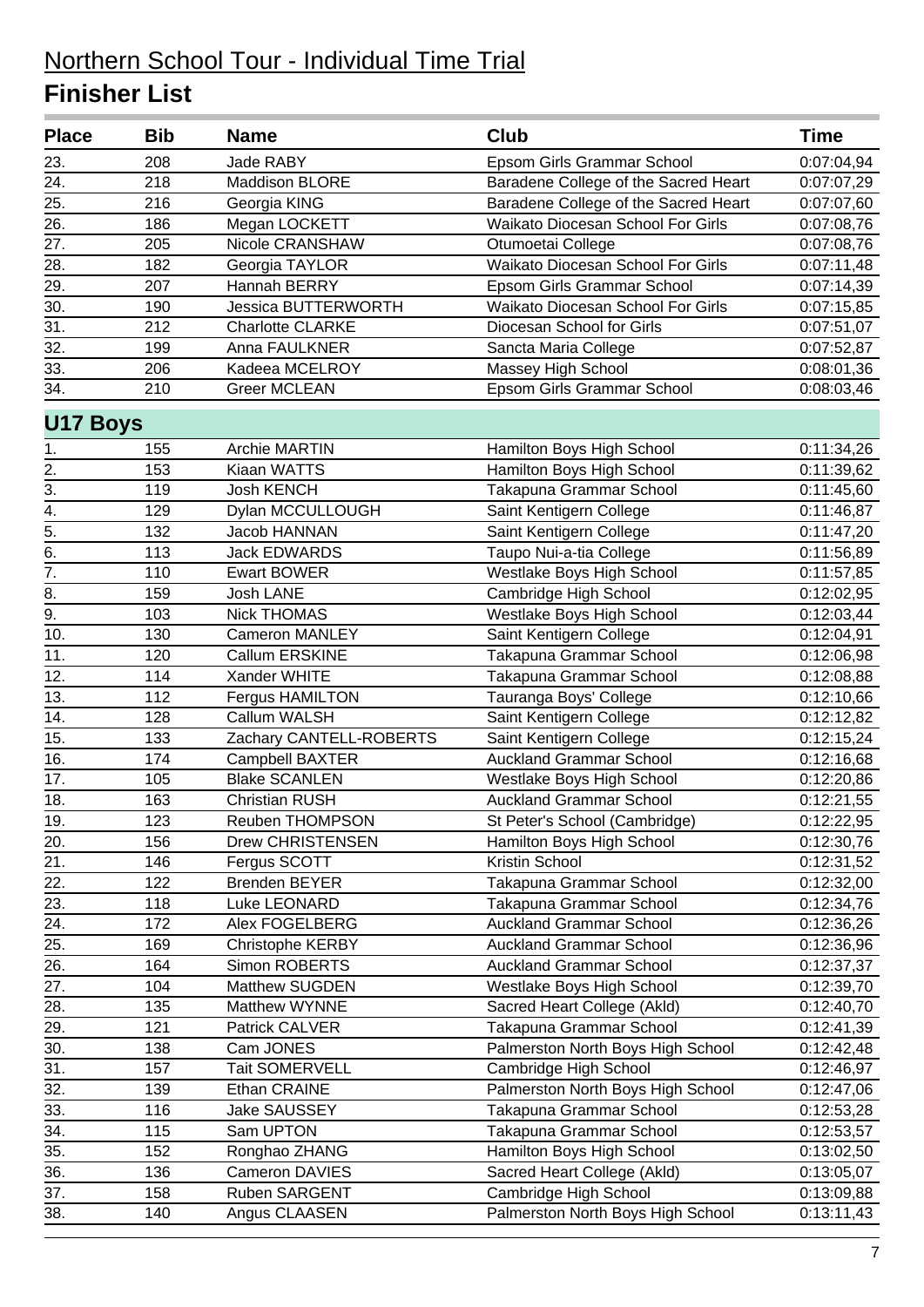| <b>Place</b>     | <b>Bib</b>      | <b>Name</b>             | <b>Club</b>                           | <b>Time</b> |
|------------------|-----------------|-------------------------|---------------------------------------|-------------|
| 39.              | 151             | <b>James ARCHIBALD</b>  | King's College                        | 0:13:16,32  |
| 40.              | 127             | Otis ABBOTT             | Saint Kentigern College               | 0:13:17,90  |
| 41.              | 160             | Patrick CLANCY          | Cambridge High School                 | 0:13:29,51  |
| 42.              | 170             | Tama HOARE              | <b>Auckland Grammar School</b>        | 0:13:31,75  |
| 43.              | 149             | <b>Nick FERGUSON</b>    | King's College                        | 0:13:37,53  |
| 44.              | 143             | George PINKER           | <b>Macleans College</b>               | 0:13:39,03  |
| 45.              | 141             | Lewis BROWN             | Mt Albert Grammar School              | 0:13:43,24  |
| 46.              | 109             | <b>Bradley BYCROFT</b>  | Westlake Boys High School             | 0:13:48,91  |
| 47.              | 102             | Joshua WANG             | Westlake Boys High School             | 0:13:54,94  |
| 48.              | 147             | Nicholas ZWAGER         | King's College                        | 0:13:58,17  |
| 49.              | 168             | <b>Henry MALING</b>     | <b>Auckland Grammar School</b>        | 0:14:07,75  |
| 50.              | 131             | Michael LINDSAY         | Saint Kentigern College               | 0:14:14,96  |
| 51.              | 142             | <b>Andrew LAURIE</b>    | Massey High School                    | 0:14:18,57  |
| 52.              | 150             | Ollie DUNSHEA           | King's College                        | 0:14:35,90  |
| 53.              | 144             | Eric GU                 | <b>Macleans College</b>               | 0:14:45,81  |
| 54.              | 107             | James LAVELLE           | Westlake Boys High School             | 0:14:46,07  |
| 55.              | 171             | Ben GOFFIN              | <b>Auckland Grammar School</b>        | 0:14:46,70  |
| 56.              | 126             | Thomas MACKENZIE-BOWIE  | St Peter's College (Akld)             | 0:15:00,64  |
| 57.              | 101             | Akram ABBAD             | Westlake Boys High School             | 0:15:04,19  |
| 58.              | 165             | Akitha MEDAGODA         | <b>Auckland Grammar School</b>        | 0:15:08,14  |
| 59.              | 125             | <b>Elliott MARSHALL</b> | St Peter's College (Akld)             | 0:15:47,23  |
| 60.              | 111             | James AHN               | Westlake Boys High School             | 0:15:48,53  |
| 61.              | 167             | Max MALPASS             | <b>Auckland Grammar School</b>        | 0:15:49,88  |
| <b>U20 Girls</b> |                 |                         |                                       |             |
| 1.               | 94              | Abigail MORTON          | Baradene College of the Sacred Heart  | 0:12:32,73  |
| 2.               | 81              | Amelia MALING           | Epsom Girls Grammar School            | 0:13:28,61  |
| $\overline{3}$ . | 78              | Kate FOUCHE             | Saint Kentigern College               | 0:13:33,59  |
| $\overline{4}$ . | 80              | Mindy RYAN-KIDD         | Epsom Girls Grammar School            | 0:13:35,82  |
| $\overline{5}$ . | 91              | Nia DIXON               | Cambridge High School                 | 0:13:36,50  |
| 6.               | 88              | Amelia MATTHEWS         | Diocesan School for Girls             | 0:13:36,64  |
| $\overline{7}$ . | 84              | Dayna HAYTHORNE         | Epsom Girls Grammar School            | 0:13:37,60  |
| $\overline{8}$ . | $\overline{92}$ | Sophie SKELTON          | <b>Botany Downs Secondary College</b> | 0:13:39,23  |
| 9.               | 75              | Jaime LINDSAY           | Saint Kentigern College               | 0:13:56,43  |
| 10.              | 96              | Jenna MERRICK           | Baradene College of the Sacred Heart  | 0:13:59,54  |
| 11.              | 74              | Anna WILKINSON          | Saint Kentigern College               | 0:14:08,08  |
| 12.              | 79              | Ruby SULLIVAN           | Epsom Girls Grammar School            | 0:14:08,91  |
| 13.              | 90              | <b>Grace KELLY</b>      | Cambridge High School                 | 0:14:11,02  |
| 14.              | 70              | <b>Jess CLARKE</b>      | St Peter's School (Cambridge)         | 0:14:21,34  |
| 15.              | 67              | Alex DOOLEY             | Takapuna Grammar School               | 0:14:26,53  |
| 16.              | 87              | Laura WATKINSON         | Diocesan School for Girls             | 0:14:30,86  |
| 17.              | 99              | <b>Charlotte CARTER</b> | Baradene College of the Sacred Heart  | 0:14:33,48  |
| 18.              | 93              | <b>Helena WHITE</b>     | Baradene College of the Sacred Heart  | 0:14:36,66  |
| 19.              | 83              | Kate HOLDEN             | Epsom Girls Grammar School            | 0:14:39,80  |
| 20.              | 69              | Lindz HAGGART           | St Peter's School (Cambridge)         | 0:14:40,24  |
| 21.              | 97              | Madeleine MADDREN       | Baradene College of the Sacred Heart  | 0:14:49,51  |
| 22.              | 65              | Emily IRVINE            | Waikato Diocesan School For Girls     | 0:14:50,52  |
| 23.              | 61              | Rikako OZAKI            | Westlake Girls High School            | 0:15:00,08  |
| 24.              | 82              | Niamh KANE              | Epsom Girls Grammar School            | 0:15:04,51  |
| 25.              | 86              | Matilda CAMERON         | Diocesan School for Girls             | 0:15:06,24  |
| 26.              | 66              | Anna JACOBS             | Takapuna Grammar School               | 0:15:10,85  |
| 27.              | 72              | Alex SIMPSON            | St Cuthbert's College                 | 0:15:12,30  |
|                  |                 |                         |                                       |             |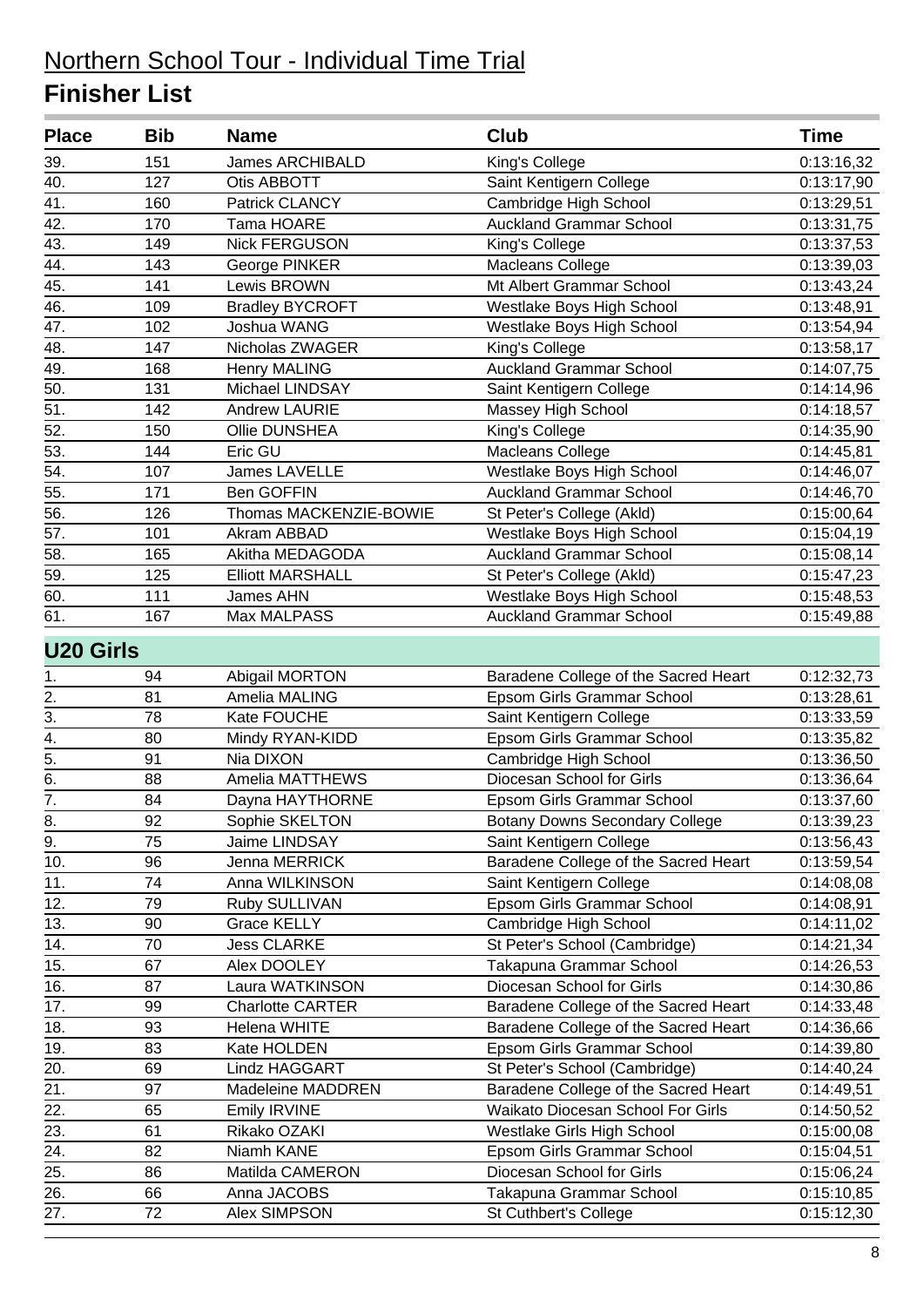| <b>Place</b>      | <b>Bib</b>       | <b>Name</b>             | <b>Club</b>                    | <b>Time</b> |
|-------------------|------------------|-------------------------|--------------------------------|-------------|
| 28.               | 76               | Caitlyn HOLLIS          | Saint Kentigern College        | 0:15:16,42  |
| 29.               | 63               | <b>Amber ELLINGTON</b>  | Westlake Girls High School     | 0:15:39,11  |
| 30.               | 68               | <b>Emily MCCULLOUGH</b> | St Peter's School (Cambridge)  | 0:15:57,41  |
| $\overline{31}$ . | 73               | Eva NEWELL              | St Cuthbert's College          | 0:16:05,33  |
| 32.               | 62               | Jeri OPORTO             | Westlake Girls High School     | 0:16:11,93  |
| $\overline{33}$ . | 85               | <b>Brooke DALTON</b>    | Epsom Girls Grammar School     | 0:16:31,94  |
| 34.               | 89               | Sophie HOOKE            | Diocesan School for Girls      | 0:17:06,86  |
| <b>U20 Boys</b>   |                  |                         |                                |             |
| 1.                | 47               | Aaron WYLLIE            | <b>Auckland Grammar School</b> | 0:11:20,79  |
| $\overline{2}$ .  | 40               | <b>Burnie MCGRATH</b>   | Hamilton Boys High School      | 0:11:24,50  |
| $\overline{3}$ .  | 55               | Dalton HILEY            | <b>Auckland Grammar School</b> | 0:11:25,75  |
| 4.                | 17               | <b>Oscar ELWORTHY</b>   | Takapuna Grammar School        | 0:11:33,98  |
| $\overline{5}$ .  | 45               | <b>Jack MCLAUGHLIN</b>  | Cambridge High School          | 0:11:37,01  |
| $\overline{6}$    | 42               | Noah COSTAR             | Hamilton Boys High School      | 0:11:38,37  |
| 7.                | 20               | Henry LEVETT            | <b>Scots College</b>           | 0:11:40,66  |
| 8.                | 32               | <b>James KRZANICH</b>   | Massey High School             | 0:11:44,27  |
| 9.                | 37               | Theo GILBERTSON         | King's College                 | 0:11:47,41  |
| 10.               | 33               | Liam HEWLETT            | Massey High School             | 0:11:57,54  |
| 11.               | 21               | Sam TITTER-DOWER        | Saint Kentigern College        | 0:12:01,91  |
| 12.               | 35               | Alexander ELLWOOD       | Massey High School             | 0:12:09,20  |
| 13.               | 49               | <b>Gus ULLRICH</b>      | <b>Auckland Grammar School</b> | 0:12:12,86  |
| 14.               | 10               | <b>Finn BUCKERIDGE</b>  | Westlake Boys High School      | 0:12:17,71  |
| 15.               | 3                | Reuben SOARES           | Westlake Boys High School      | 0:12:18,21  |
| 16.               | 24               | <b>Ryan CHURCH</b>      | Saint Kentigern College        | 0:12:20,65  |
| 17.               | 8                | Aidan COOK              | Westlake Boys High School      | 0:12:24,42  |
| 18.               | 13               | Jonathan NICHOLAS       | Takapuna Grammar School        | 0:12:29,33  |
| 19.               | 31               | <b>Bradley LAURIE</b>   | Massey High School             | 0:12:30,83  |
| 20.               | 54               | Matt ILLING             | <b>Auckland Grammar School</b> | 0:12:36,95  |
| 21.               | 26               | <b>James MATTHEWS</b>   | Sacred Heart College (Akld)    | 0:12:37,12  |
| 22.               | 14               | Adam MCPHEAT            | Takapuna Grammar School        | 0:12:39,45  |
| $\overline{23}$ . | 44               | <b>Jarred TREYMANE</b>  | Cambridge High School          | 0:12:41,33  |
| 24.               | 39               | <b>Timothy NG</b>       | Hamilton Boys High School      | 0:12:46,90  |
| 25.               | 4                | Finn RAMSAY             | Westlake Boys High School      | 0:12:51,44  |
| 26.               | 1                | <b>Bingzheng YAN</b>    | Westlake Boys High School      | 0:12:59,74  |
| 27.               | 23               | Matthew FAULCONBRIDGE   | Saint Kentigern College        | 0:13:00,51  |
| 28.               | $\overline{7}$   | Adam CURLEWIS           | Westlake Boys High School      | 0:13:05,53  |
| 29.               | 56               | <b>Josh HAMILTON</b>    | <b>Auckland Grammar School</b> | 0:13:06,34  |
| 30.               | 11               | Pattanadon BENJATIKUL   | Takapuna Grammar School        | 0:13:12,21  |
| 31.               | 16               | Harry LOCHHEAD          | Takapuna Grammar School        | 0:13:12,47  |
| 32.               | 58               | Dominic BURKHARDT       | <b>Auckland Grammar School</b> | 0:13:19,01  |
| 33.               | 15               | <b>Jack MCKINNEY</b>    | Takapuna Grammar School        | 0:13:19,26  |
| 34.               | $\boldsymbol{9}$ | <b>Benjamin CLARK</b>   | Westlake Boys High School      | 0:13:22,21  |
| 35.               | 34               | <b>Jack HASLAM</b>      | Massey High School             | 0:13:25,56  |
| 36.               | 29               | Kaelen VAN VUGT         | Massey High School             | 0:13:29,52  |
| 37.               | 59               | Thomas CHAPMAN          | <b>ACG Parnell College</b>     | 0:13:34,81  |
| 38.               | 38               | Santiago RODRIGUEZ      | Hamilton Boys High School      | 0:13:35,60  |
| 39.               | 6                | Jacob DE JONGE          | Westlake Boys High School      | 0:13:38,64  |
| 40.               | 41               | Yudong MA               | Hamilton Boys High School      | 0:13:42,62  |
| 41.               | $\overline{c}$   | Duncan TOLMIE           | Westlake Boys High School      | 0:13:55,25  |
| 42.               | 30               | Daniel TREW             | Massey High School             | 0:13:56,77  |
| 43.               | 50               | Joshua ROBERTS          | <b>Auckland Grammar School</b> | 0:14:18,23  |